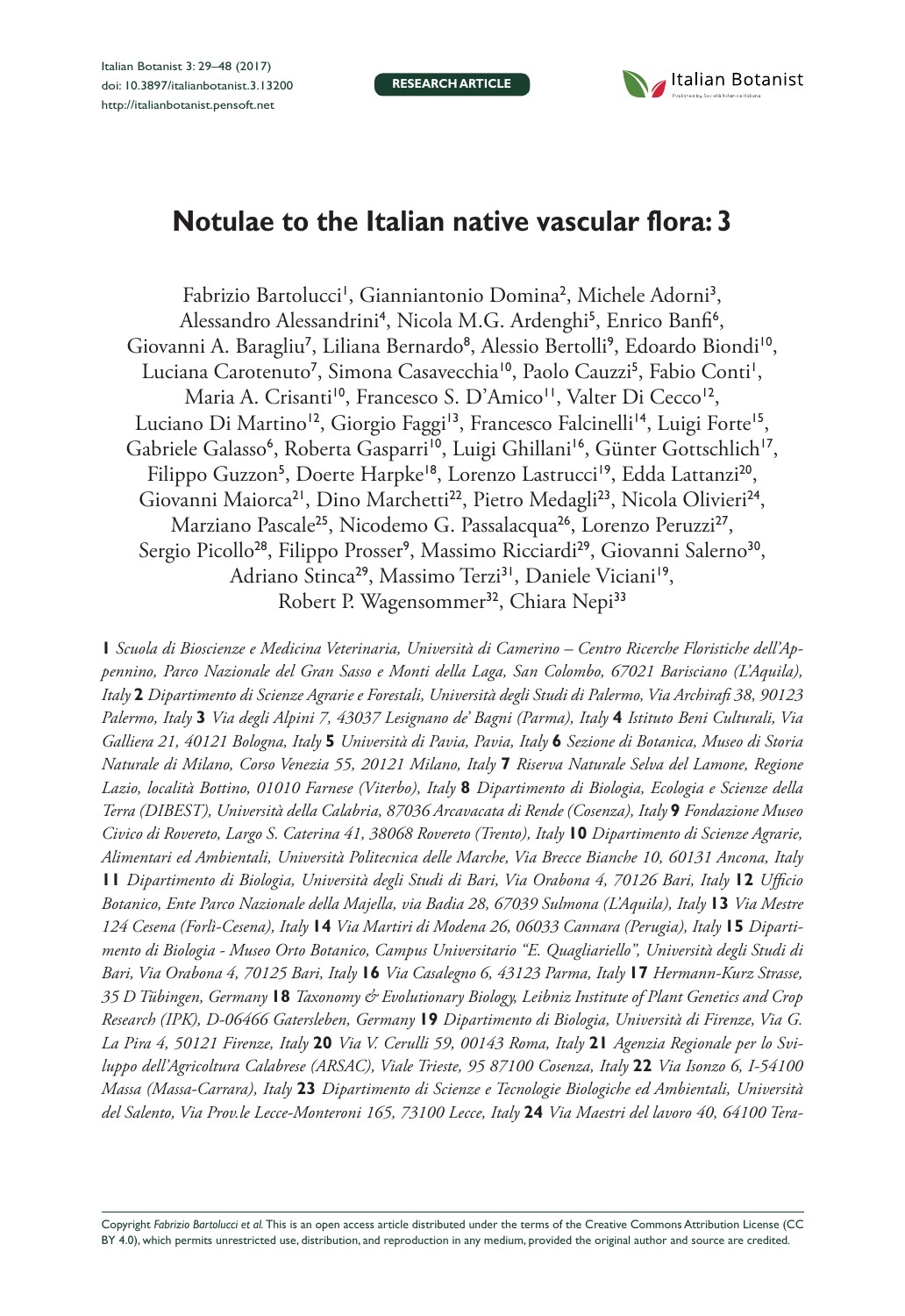*mo, Italy* **25** *Via della Repubblica 14, 12018 Roccavione (Cuneo), Italy* **26** *Museo di Storia Naturale della Calabria ed Orto Botanico, Università della Calabria, Via Savinio s.n., 87030 Arcavacata di Rende (Cosenza), Italy* **27** *Dipartimento di Biologia, Università di Pisa, Via Derna 1, 56126 Pisa, Italy* **28** *Via Alcide De Gasperi 8, 43044 Collecchio (Parma), Italy* **29** *Dipartimento di Agraria, Università di Napoli Federico II, Via Università 100, 80055 Portici (Napoli), Italy* **30** *Dipartimento di Biologia Ambientale, Università degli Studi di Roma Tre, Viale Marconi 446, 00146 Roma, Italy* **31** *Istituto di Bioscienze e Biorisorse - CNR, Via Amendola 165/A, 70126 Bari, Italy* **32** *Dipartimento di Chimica, Biologia e Biotecnologie, Università di Perugia, Via Elce di Sotto 8, 06123 Perugia, Italy* **33** *Sezione di Botanica Filippo Parlatore, Museo di Storia Naturale, Università di Firenze, Via G. La Pira 4, 50121 Firenze, Italy*

Corresponding author: *Fabrizio Bartolucci* [\(fabrizio.bartolucci@gmail.com\)](mailto:fabrizio.bartolucci@gmail.com)

Academic editor: *S. Biondi* | Received 10 April 2017 | Accepted 19 April 2017 | Published 5 May 2017

**Citation:** Bartolucci F, Domina G, Adorni M, Alessandrini A, Ardenghi NMG, Banfi E, Baragliu GA, Bernardo L, Bertolli A, Biondi E, Carotenuto L, Casavecchia S, Cauzzi P, Conti F, Crisanti MA, D'Amico FS, Di Cecco V, Di Martino L, Faggi G, Falcinelli F, Forte L, Galasso G, Gasparri R, Ghillani L, Gottschlich G, Guzzon F, Harpke D, Lastrucci L, Lattanzi E, Maiorca G, Marchetti D, Medagli P, Olivieri N, Pascale M, Passalacqua NG, Peruzzi L, Picollo S, Prosser F, Ricciardi M, Salerno G, Stinca A, Terzi M, Viciani D, Wagensommer RP, Nepi C (2017) Notulae to the Italian native vascular flora: 3. Italian Botanist 3: 29–48. [doi: 10.3897/italianbotanist.3.13200](https://doi.org/10.3897/italianbotanist.3.13200)

#### **Abstract**

In this contribution new data concerning the distribution of native vascular flora in Italy are presented. It includes new records, exclusions, and confirmations to the Italian administrative regions for taxa in the genera *Asplenium*, *Bolboschoenus*, *Botrychium*, *Chamaerops*, *Crocus*, *Galeopsis*, *Grafia*, *Helosciadium*, *Hieracium*, *Juniperus*, *Leucanthemum*, *Lolium*, *Medicago*, *Phalaris*, *Piptatherum*, *Potamogeton*, *Salicornia*, *Salvia*, *Seseli*, *Silene*, *Spiraea*, *Torilis* and *Vicia*. *Rhaponticoides calabrica* is proposed as *synonym novum* of *R. centaurium*. Furthermore, new combinations in the genera *Galatella* and *Lactuca* are proposed.

#### **Keywords**

Floristic data, Italy, new combinations, nomenclature

#### **How to contribute**

The text for the new records should be submitted electronically to Chiara Nepi [\(chiara.](mailto:chiara.nepi@unifi.it) [nepi@unifi.it](mailto:chiara.nepi@unifi.it)). The corresponding specimen along with its scan or photograph have to be sent to FI Herbarium: Sezione di Botanica Filippo Parlatore del Museo di Storia Naturale, Via G. La Pira 4, 50121 Firenze (Italy). Those texts concerning nomenclatural novelties (typifications only for accepted names), status changes, exclusions, and confirmations should be submitted electronically to: Fabrizio Bartolucci ([fabrizio.bar](mailto:fabrizio.bartolucci@gmail.com)[tolucci@gmail.com](mailto:fabrizio.bartolucci@gmail.com)). Each text should be within 2,000 characters (spaces included).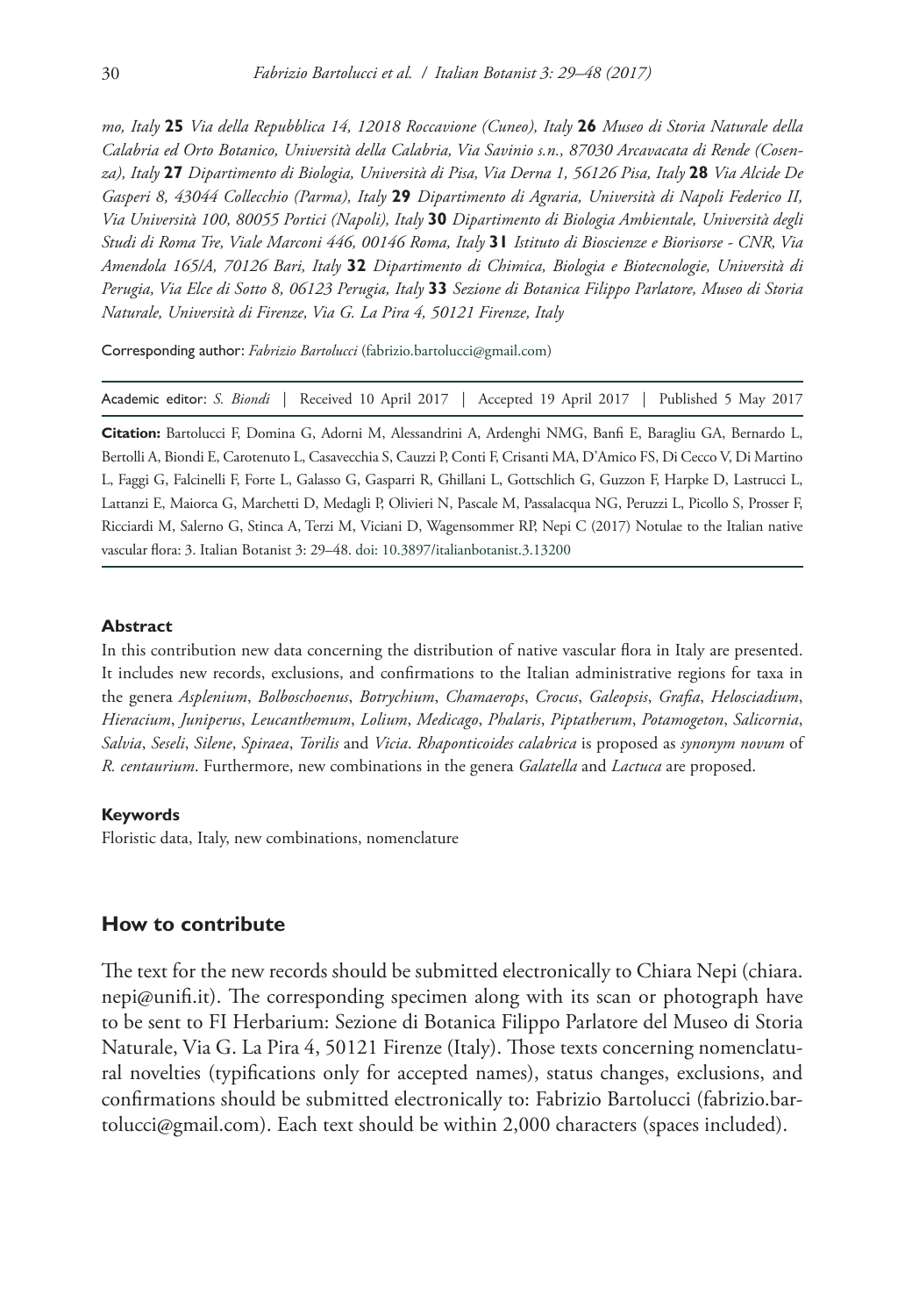#### **Floristic records**

## *Asplenium septentrionale* (L.) Hoffm. subsp. *septentrionale* (Aspleniaceae)

+ **LAZ:** Farnese (Viterbo), Selva del Lamone, località Voltamacine (UTM WGS84: 32T 720.4717), pleistocene basalt lava flow with irregular rocky blocks, varying from gray to black; bare or almost bare blocks, the latter covered only by some lichens and mosses; soil only in crevices; slope facing north with an average angle of 30°; elevation between 285 and 300 m a.s.l., 8 April 2016, *L. Carotenuto*, *G. Salerno*, *G.A. Baragliu* (FI). – Subspecies new for the flora of Lazio.

This species occurs in all the northern administrative regions, in Calabria, Basilicata, Sardegna, and Sicilia; in central Italy, it has been recorded only in Toscana (Conti et al. 2005). The population consists of a few dozens of tufts, growing in soil pockets inside the crevices; overall, it covers about  $200 \text{ m}^2$ . The site is included in the Natural Regional Reserve "Selva del Lamone" and in the Special Area of Conservation IT6010013 under EU Directive 92/43/CEE.

L. Carotenuto, G.A. Baragliu, G. Salerno

#### *Bolboschoenus laticarpus* Marhold, Hroudová, Ducháček & Zákr. (Cyperaceae)

+ **TOS:** Massarella (Fucecchio, Firenze), Padule di Fucecchio, (WGS84: 43.780018°N; 10.805349°E), area paludosa a Nord della Cavallaia, 15 m, no exp., 27 September 2016, *L. Lastrucci, D. Viciani* (FI). – Species new for the flora of Toscana.

It is a species with a broad ecological amplitude, growing on several habitat types, such as riverbanks, streams, channels or littoral areas of water reservoirs (Hroudová et al., 2007). In the study area, *Bolboschoenus laticarpus* forms wide stands in temporarily flooded areas, in contact with a *Phragmites australis* community.

L. Lastrucci, D. Viciani

#### *Botrychium simplex* E.Hitchc. (Ophioglossaceae)

+ **VEN:** Bosco Chiesanuova (Verona), Monti Lessini, presso Malga Podesteria, dintorni del rudere di Lo Stallone (WGS84: 45.704272°N; 11.038978°E), ripiano erboso sopra affioramento di Ammonitico, 1640 m, 1 July 2016, *F. Prosser*, *G. Prosser*, *G. Prosser* (FI). – Species new for the flora of Veneto.

*Botrychium simplex* was previously reported in Italy only for Trentino-Alto Adige (Conti et al. 2005), namely for the province of Trento (Marchetti 2004). An account of ancient and recent records from this province was given by Prosser (2000) and by Bertolli and Prosser (2014). Currently, only two growing areas are known in this prov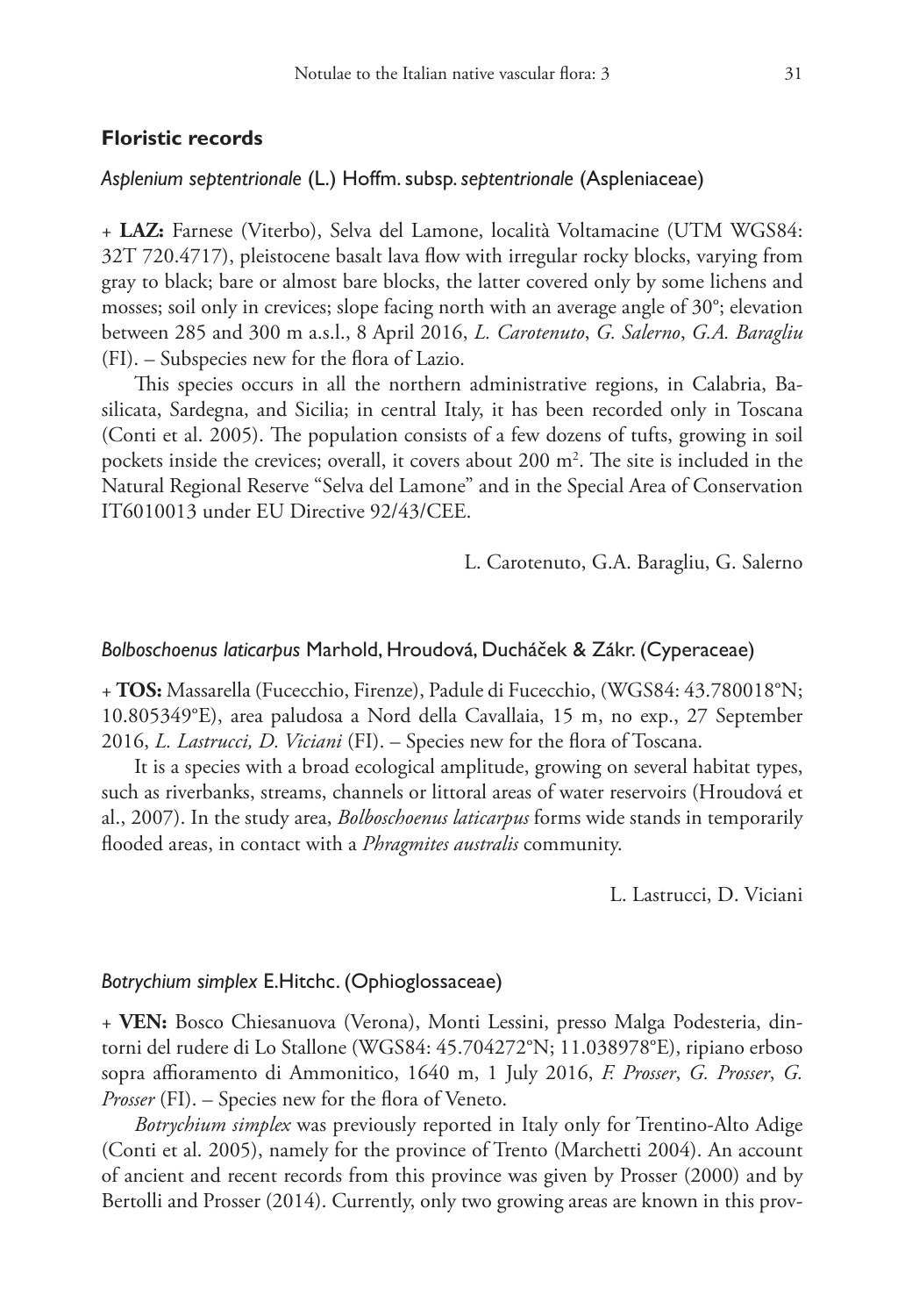ince. This species is listed in Annex II of the Directive 92/43/EEC. Both populations known in Trentino-Alto Adige are located outside Natura 2000 areas. On the contrary, the population on Mt. Lessini is located inside the Natura 2000 area of "Monti Lessini - Pasubio - Piccole Dolomiti Vicentine (IT3210040)" and, therefore, represents the only confirmed occurrence of the species within the Italian Natura 2000 network. The population found near Podesteria consists of about 10 individuals, growing together with *B. lunaria* (L.) Sw. (no intermediates were observed). We looked for further populations of *B. simplex* in the surroundings, but detected only many individuals of *B. lunaria*. Dibona (2012) reported *B. simplex* for the Sella Pass, on the side of Val Gardena (Bolzano), but the photograph represents *B. lunaria*.

F. Prosser

#### *Chamaerops humilis* L. (Arecaceae)

+ (CAS) **MOL**: Termoli (Campobasso), versante collinare sud del Vallone del Riovivo (WGS84: 41.995021°N; 14.995642°E), ca. m 27, 3 September 2016, *N. Olivieri* (FI). – Casual alien species new for the flora of Molise.

Several individuals of different ages occur in a peripheral area of the City Park of Termoli, which occupies the final portion of the Valley of Riovivo. Individuals, mostly young, have settled on the southern slope of the valley, in the northwest exposed area, next to the Adriatic Sea and characterized by dry sandstone substrate. The plants have developed in a clearing of an artificial pine forest of *Pinus halepensis* Mill. and *P. pinaster* Aiton, covering the side of the valley., Owing to its adaptability to the Mediterranean phytoclimate, in Italy the species is widely used as an ornamental; in several cases, this has led to its spreading locally as an adventitious plant, e.g., in Friuli Venezia Giulia (Conti *et al.* 2005), Umbria (Ardenghi and Mossini 2013), Puglia (Buono and Manni 2013), Marche (Olivieri 2015a), and Abruzzo (Olivieri 2015b).

N. Olivieri

#### *Crocus variegatus* Hoppe & Hornsch. (Iridaceae)

0 **EMR**. nei monti di Parma, Jan 1842, *Barbieri* (FI! under the name *C. reticulatus*). – Species not recently confirmed for the flora of Emilia-Romagna.

Despite the very recent confirmation of the occurrence of *C. variegatus* in Emilia-Romagna by Bartolucci et al. (2016b), a closer re-examination of the specimen in FI led to its identification as *C. etruscus* Parl. (see below). The misidentification was due to the poor conservation status of the studied material in PI, which did not allow to confirm the presence of a prophyll (distinctive of *C. etruscus* and of the whole *C.* sect. *Crocus*). However, DNA analysis of the ITS region, carried out on leaf samples from the specimen in PI, definitely confirmed that the population from Boschi di Carrega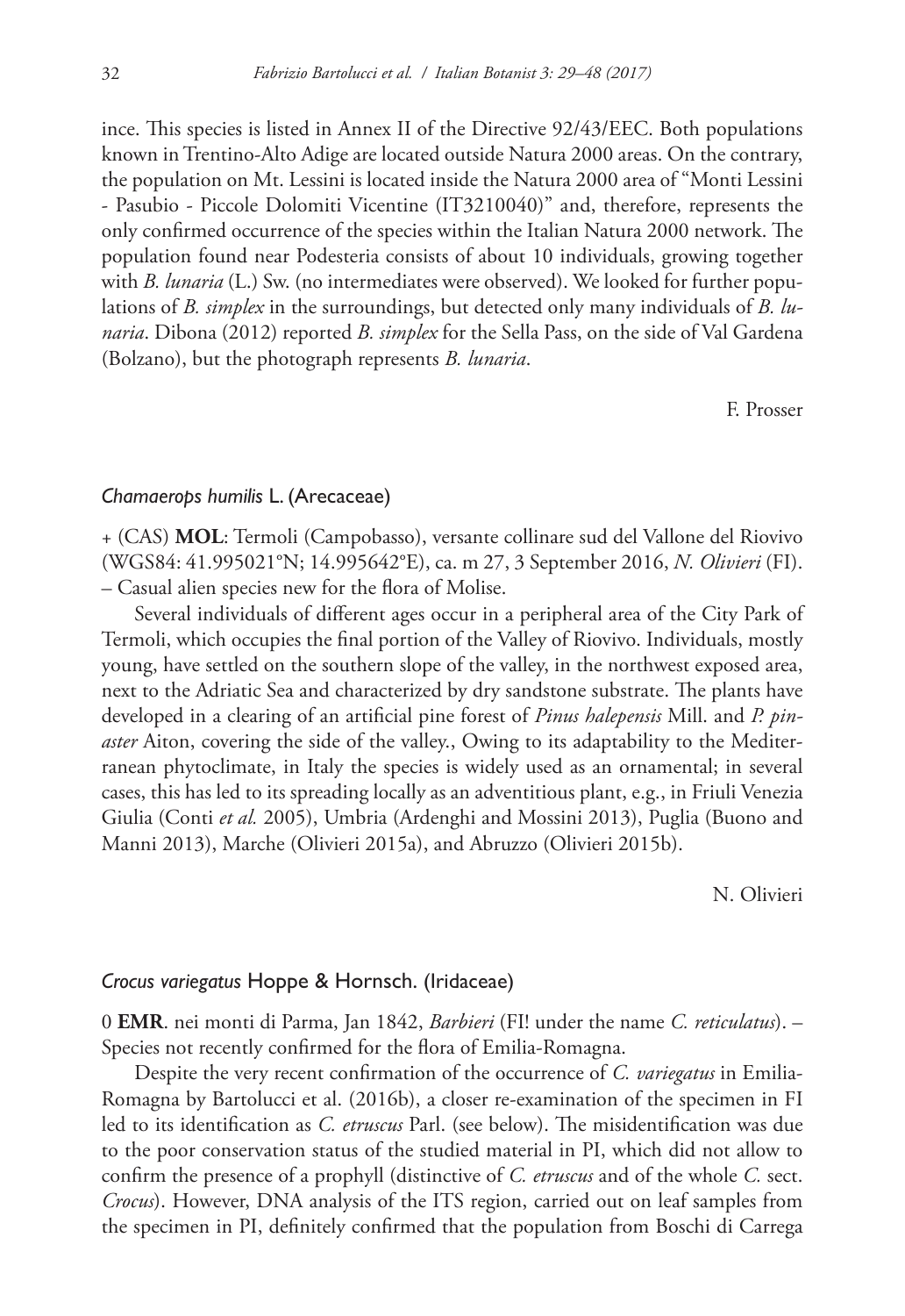belongs to *C. etruscus*. On the other hand, we had the opportunity to examine in FI the specimen on which the historical record of *C. variegatus* for the region (Parlatore 1858, under the name *C. reticulatus*) was based, and it clearly refers to this species. Parlatore (1858) also suggested a possible error in the locality reported on the label.

#### *Crocus etruscus* Parl. (Iridaceae)

+ **EMR**: Sala Baganza (Parma), Boschi di Carrega (WGS84: 44.721914°N; 10.211219°E), 180–200 m, February 2016, Leg. *S. Picollo*, *L. Ghillani*, *M. Adorni*, det. *L. Peruzzi* (FI, PI under the name *C. variegatus* Hoppe & Hornsch.). – Species confirmed for the flora of Emilia-Romagna.

+ **UMB**: Città della Pieve (Perugia): vicinanze di C. Selve (WGS84: 42.938590°N; 12.039350°E), cerreta, suolo calcareo, 505 m, 20 Mar 2016, *F. Falcinelli* (PI); Città della Pieve (Perugia): tra C. Selve e F.so Nestore (WGS84: 42.935720°N; 12.044110°E), cerreta, suolo calcareo, 495 m, 20 Mar 2016, *F. Falcinelli* (FI). – Species new for the flora of Umbria.

The occurrence of this species in Emilia-Romagna is a matter of debate since a long time. Currently considered as a narrow endemic to Toscana (Carta et al. 2010, Harpke et al. 2015, Peruzzi et al. 2017), it was indeed doubtfully reported for Emilia-Romagna by Mathew (1982: "possibly also near Parma"), recorded by Alessandrini (1983), Alessandrini & Bonafede (1996), Alessandrini & Branchetti (1997), and Mazzoni et al. (2001) for several localities. Later, it was excluded from the regional flora by Carta et al. (2010) based on the confusion, documented in many cases, with the plants currently known as *C. neglectus* Peruzzi & Carta. However, more in-depth morphological and molecular investigations highlighted that the plants recently recorded as *C. variegatus* for Emilia-Romagna (Bartolucci et al. 2016b) actually belong to this species. On the contrary, *C. etruscus* was never recorded before in Umbria. The localities reported here considerably enlarge the range of this species, which is of particular conservational interest: it is protected under the Bern Convention, listed in Annex IVb of Habitat Directive (92/43/CEE), and appears in the IUCN Red List of Threatened species as *Near Threatened* (Carta & Peruzzi 2011).

L. Peruzzi, F. Falcinelli, D. Harpke, S. Picollo, L. Ghillani, M. Adorni

#### *Crocus neglectus* Peruzzi & Carta (Iridaceae)

+ **UMB**: Piegaro (Perugia): Montarale versante O (WGS84: 42.944830°N; 12.117920°E), cerreta, suolo calcareo, 850 m, 23 Mar 2016, *F. Falcinelli* (PI); Piegaro (Perugia): Montarale versante O (WGS84: 42.943850°N, 12.115850°E), cerreta, suolo calcareo, 830 m, 23 Mar 2016, *F. Falcinelli* (FI). – Species confirmed for the flora of Umbria.

According to Bartolucci et al. (2016b), this species was so far only historically recorded from Umbria.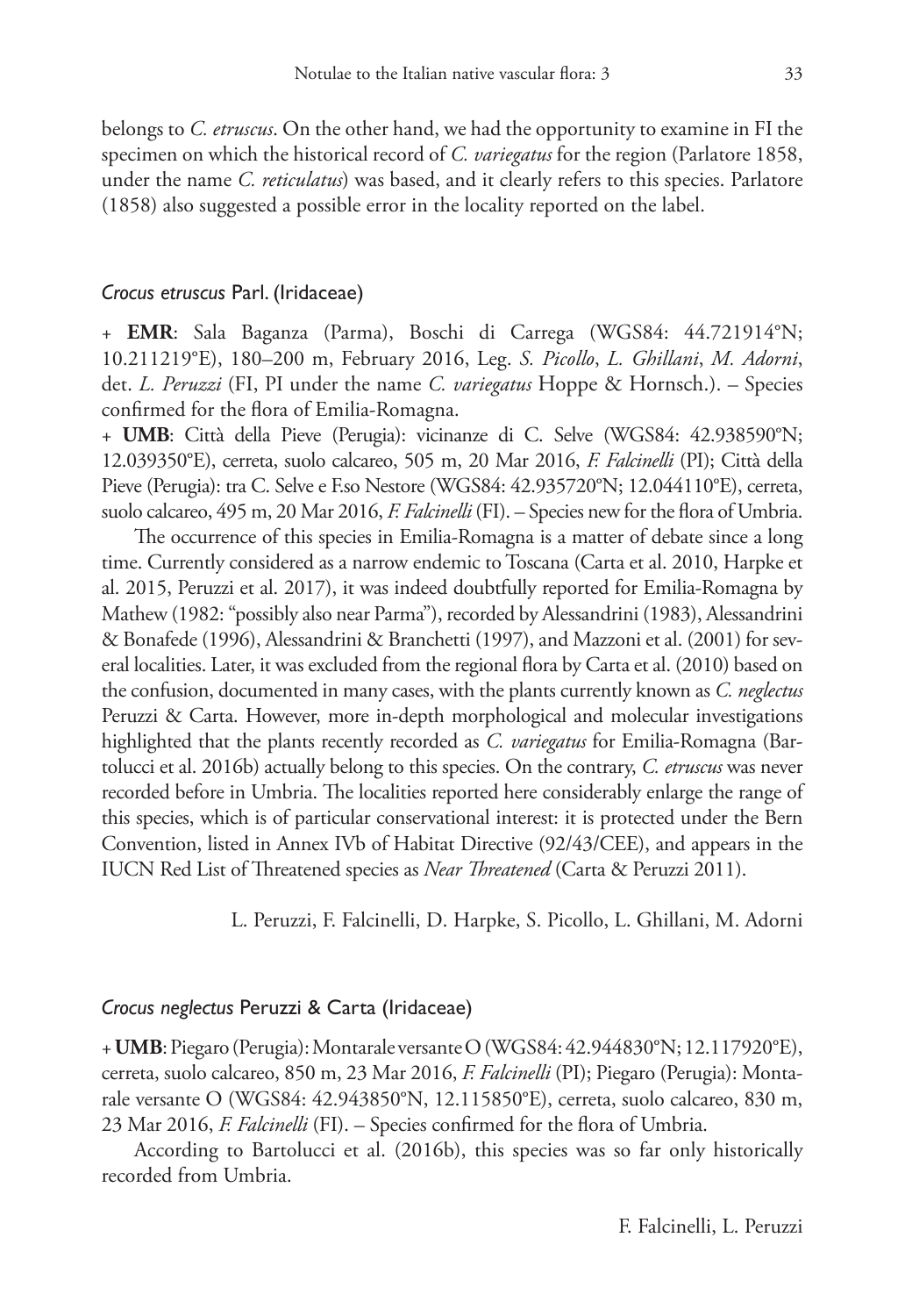# *Galatella pannonica* (Jacq.) Galasso, Bartolucci & Ardenghi, comb. nov. [urn:lsid:ipni.org:names:60474383-2](http://ipni.org/urn:lsid:ipni.org:names:60474383-2)

≡ *Aster pannonicus* Jacq., Hort. Bot. Vindob. 1(1): 3 (pl. 8). 1770 ≡ *Tripolium pannonicum* (Jacq.) Dobrocz., Fl. URSR 11: 63. 1962

*Galatella pannonica* (Jacq.) Galasso, Bartolucci & Ardenghi subsp. *tripolium* (L.) Galasso, Bartolucci & Ardenghi, comb. nov. [urn:lsid:ipni.org:names:60474384-2](http://ipni.org/urn:lsid:ipni.org:names:60474384-2)

≡ *Aster tripolium* L., Sp. Pl. 2: 872(−873). 1753 [1.V.1753] ≡ *Tripolium pannonicum* (Jacq.) Dobrocz. subsp. *tripolium* (L.) Greuter, Willdenowia 33(1): 47. 2003 [29. VIII.2003]

Recent molecular studies (Li et al. 2012, Jafari et al. 2015) suggest the merging of the genus *Tripolium* Nees with *Galatella* Cass., although this result is not supported by anatomical and micro-morphological evidences (Karanović et al. 2015). Two members of *Tripolium* occur in Italy [*T. pannonicum* (Jacq.) Dobrocz. subsp. *pannonicum* and *T. sorrentinoi* (Tod.) Raimondo & Greuter], whereas a third [*T. pannonicum* subsp. *tripolium*  (L.) Greuter] has been erroneously recorded in the past (Conti et al. 2007). Unlike *T. sorrentinoi* (≡ *Galatella sorrentinoi* Tod.), *T. pannonicum* subsp. *pannonicum* and subsp. *tripolium* are not provided with combinations in *Galatella*, which are here proposed.

G. Galasso, F. Bartolucci, N.M.G. Ardenghi

## *Galeopsis angustifolia* Hoffm. subsp. *angustifolia* (Lamiaceae)

+ **CAL:** Grisolia (Cosenza), fiume Abatemarco alla Centrale (UTM WGS84: 33S 583.4400), brecciaio, 23 July 1993, *L. Bernardo, N.G. Passalacqua* (FI). – Subspecies new for the flora of Calabria.

L. Bernardo, G. Maiorca, L. Peruzzi, N.G. Passalacqua

## *Grafia golaka* (Hacq.) Rchb. (Apiaceae)

+ **CAL:** San Donato di Ninea (Cosenza), M. Mula, rupi del versante est (UTM WGS84: 33S 584.4395), 1870 m, 22 July 1991, *L. Bernardo* (FI). – Species new for the flora of Calabria.

N.G. Passalacqua, L. Peruzzi, G. Maiorca, L. Bernardo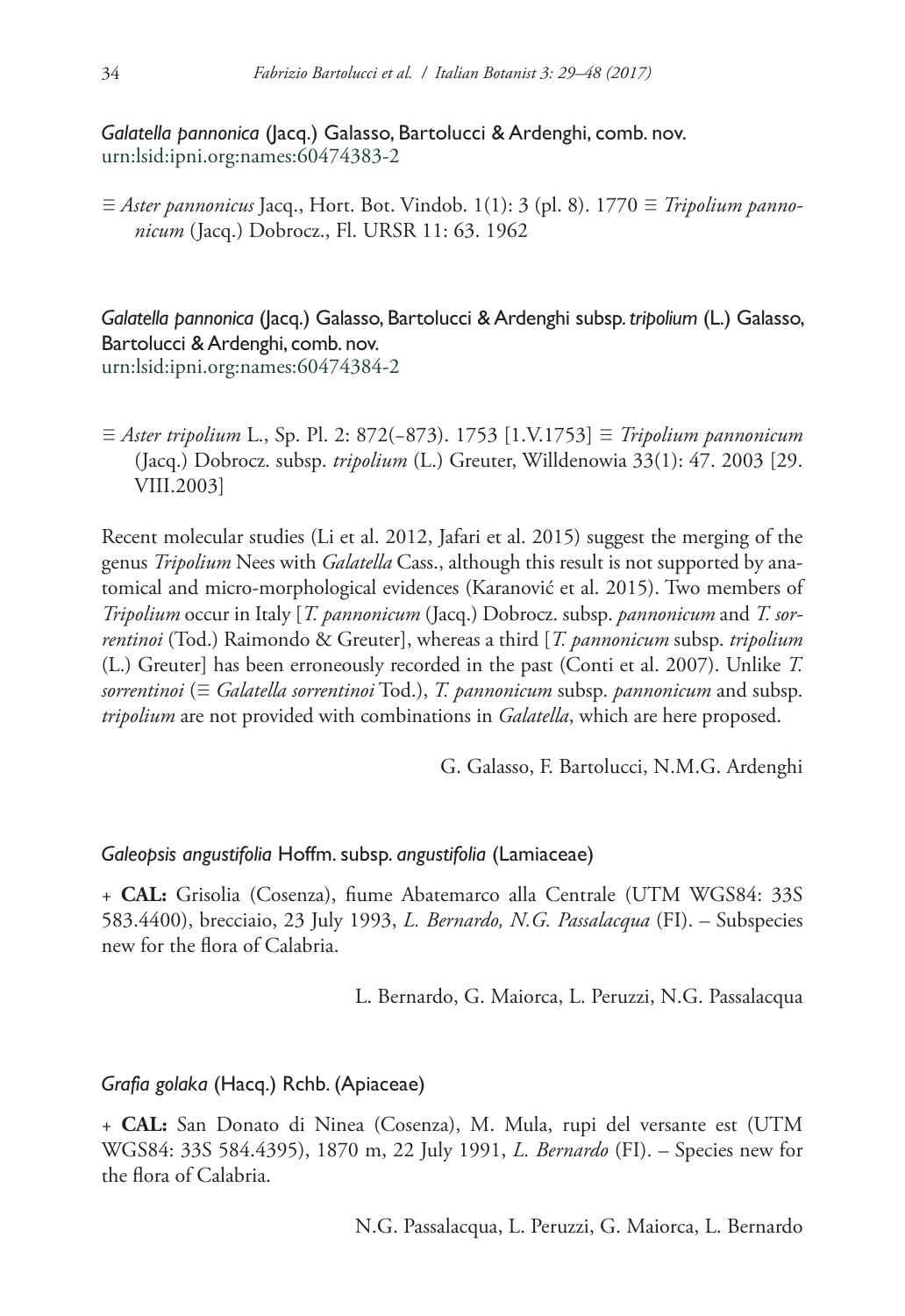#### *Helosciadium inundatum* (L.) W.D.J.Koch (Apiaceae)

+ **CAL:** Brognaturo (Vibo Valentia) Piana della Lacina, lungo il tubo collettore (UTM WGS84: 33S 622.4272), lungo linee di scorrimento del ruscello, 990 m, 18 July 1999, *L. Bernardo, D. Gargano* (FI). – Species new for the flora of Calabria.

N.G. Passalacqua, L. Peruzzi, G. Maiorca, L. Bernardo

#### *Hieracium leiopogon* Gren. ex Verl. subsp. *hyposericum* Zahn (Asteraceae)

**+ ITALIA (PIE):** Macra (Cuneo), Alpi Cozie, Valle Maira, presso il bivio per la fraz. Camoglieres (UTM WGS84: 32T 357.49291), pendio pietroso, calcare, 840 m, esp. S, 29 April 2015, *M. Pascale*, det. *G. Gottschlich* (FI, Herb. Pascale). – Subspecies new for the flora of Italy (Piemonte).

Pignatti (1982) reported *Hieracium leiopogon* Gren. ex Verl. for the Maritime Alps and Corsica. According to Conti et al. (2005, 2007), in Italy this species is found only in Sardegna. A reference to *H. leiopogon* subsp. *hyposericum* was made by Zahn (1916) for the Maritime Alps, however all the sites mentioned by this author are located on the French side. More recently, Greuter (2008) has reported the Sardinian populations as *H. leiopogon* subsp. *iolai* (Arrigoni) Greuter, excluding, at the same time, the presence of *H. leiopogon* subsp. *hyposericum* within Italian borders.

M. Pascale, G. Gottschlich

#### *Juniperus oxycedrus* L. (Cupressaceae)

+ **ABR:** Fresagrandinaria (Chieti), gessi, 14 February 1998, *F. Conti* (APP Nos. 34490, 34492; FI); Tufillo (Chieti), macchia, calcari marnosi, 22 February 1998, *F. Conti*, *A. Manzi* (APP Nos. 35438, 35439); Vittorito (L'Aquila), belvedere Peligno sopra Vittorito, cespuglieti, 23 April 2011, *F. Conti* (APP Nos. 55546, 55547, 55548). – Species new for the flora of Abruzzo.

F. Conti, F. Bartolucci

*Lactuca sativa* L. subsp. *serriola* (L.) Galasso, Banfi, Bartolucci & Ardenghi, comb. nov. [urn:lsid:ipni.org:names:77162537-1](http://ipni.org/urn:lsid:ipni.org:names:77162537-1)

≡ *Lactuca serriola* L., Cent. Pl. II.: 29. 1756 [2.VI.1756]

Molecular analyses conducted by Koopman et al. (2001) evidenced that no differences occur between *L. serriola* L., *L. sativa* L., *L. dregeana* DC. and *L. altaica* Fisch. &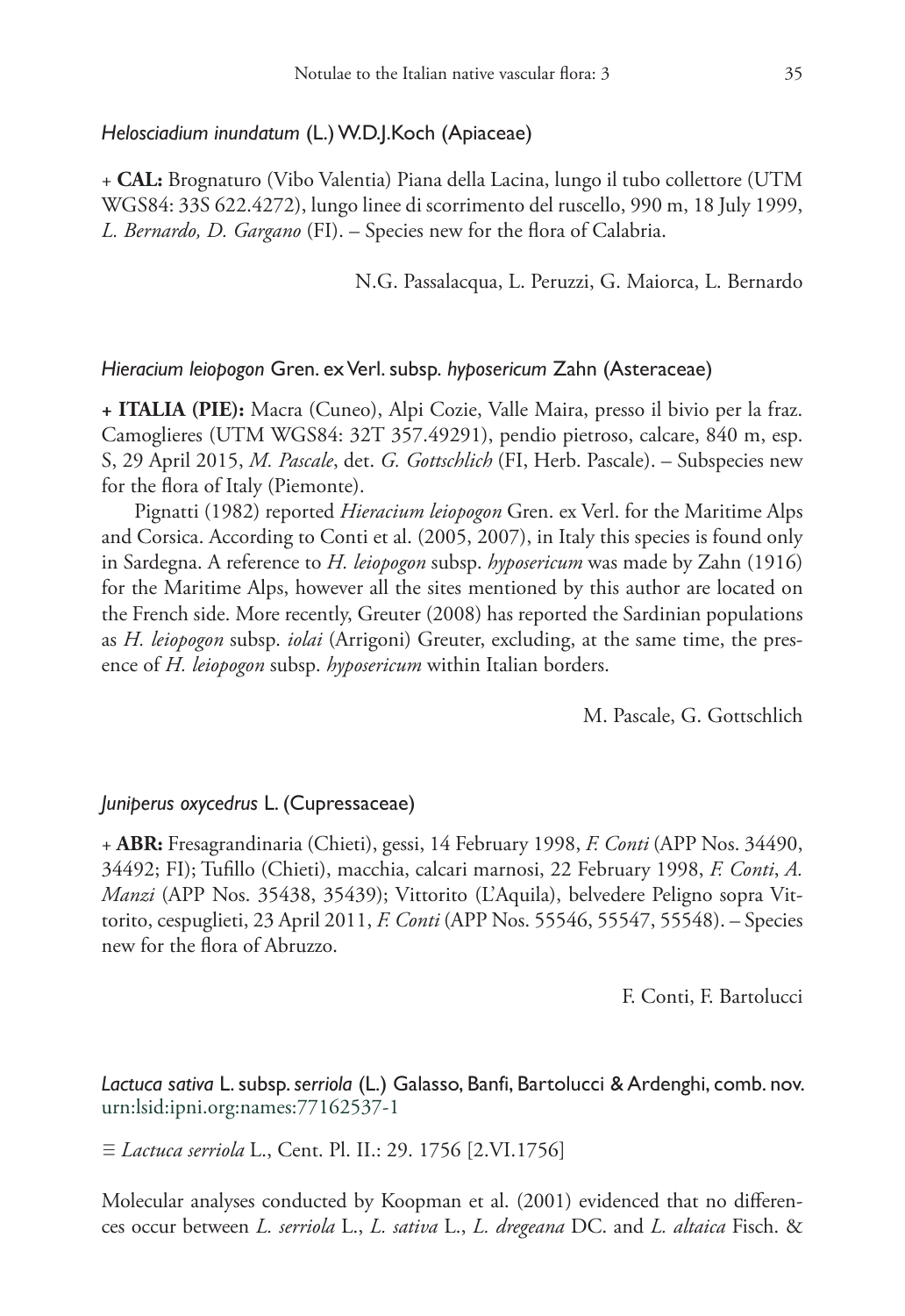C.A.Mey., which are probably conspecific. In particular, *L. sativa* is a culton (*sensu* Hetterscheid and Brandenburg 1995) of *L. serriola* domesticated in Egypt (Vries 1997). Thus, according to the approach adopted within the new checklist of the Italian vascular flora (Bartolucci et al. 2016c, Galasso et al. 2016) with respect to wild taxa belonging to the same species of the domesticated ones [see e.g. *Beta vulgaris* L. subsp. *maritima* (L.) Arcang., *Pyrus communis* L. subsp. *pyraster* (L.) Ehrh.], we here propose a new nomenclatural combination for relocating *L. serriola* as a subspecies of *L. sativa*. A former combination at the same rank appeared within a doctoral thesis (Frietema de Vries 1996), but was not published in accordance with Art. 30.8 of the ICN (McNeill et al. 2012).

G. Galasso, E. Banfi, F. Bartolucci, N.M.G. Ardenghi

## *Leucanthemum ligusticum* Marchetti, R.Bernardello, Melai & Peruzzi (Asteraceae)

– **EMR**. – Species to be excluded from the flora of Emilia-Romagna.

#### *Leucanthemum legraeanum* (Rouy) B.Bock & J.-M.Tison (Asteraceae)

+ **EMR:** Bedonia (Parma), Segno Rosso di Val Gorotta (WGS84: 44.475964°N; 9.581916°E), radura con affioramenti rocciosi, 800 m, 12 August 2010, *M. Adorni*, *A. Alessandrini*, *L. Ghillani* (FI). – Species new for the flora of Emilia-Romagna.

*Leucanthemum ligusticum* Marchetti, R.Bernardello, Melai & Peruzzi was recently recorded as new for the flora of Emilia-Romagna based on a specimen collected in Val Gorotta and stored in FI (Bartolucci et al. 2016b). After the revision of the herbarium specimen cited above, the population of Emilia-Romagna has to be attributed to the closely related *Leucanthemum legraeanum*, a species recently recorded for the first time in Italy (Bernardello et al. 2015).

D. Marchetti, M. Adorni, A. Alessandrini, L. Ghillani

#### *Lolium pratense* (Huds.) Darbysh. (Poaceae)

– **PUG.** – Species to be excluded from the flora of Puglia.

In Puglia, *Lolium pratense* s.l. [incl. *L. apennninum* (De Not.) Ardenghi & Foggi] was recorded for Gargano [Biscotti 2002 sub *Festuca pratensis* Huds., Licht 2008 sub *Schedonorus pratensis* (Huds.) P.Beauv.] and Salento (Mele et al. 2006 sub *Festuca pratensis* Huds.). Biscotti (2002) and Licht (2008) referred to a single collection from 1952 by A. Messeri [Fenaroli 1974 sub "*Festuca elatior* L. = *F. elatior* L. *pratensis* (Huds.) Fiori"]. We traced Messeri's collection in BI (Gargano, S. Giov. Rotondo, Contrada Campolato, Masseria Corvara, 5 June 1952, leg. Messeri). The plants on the sheet are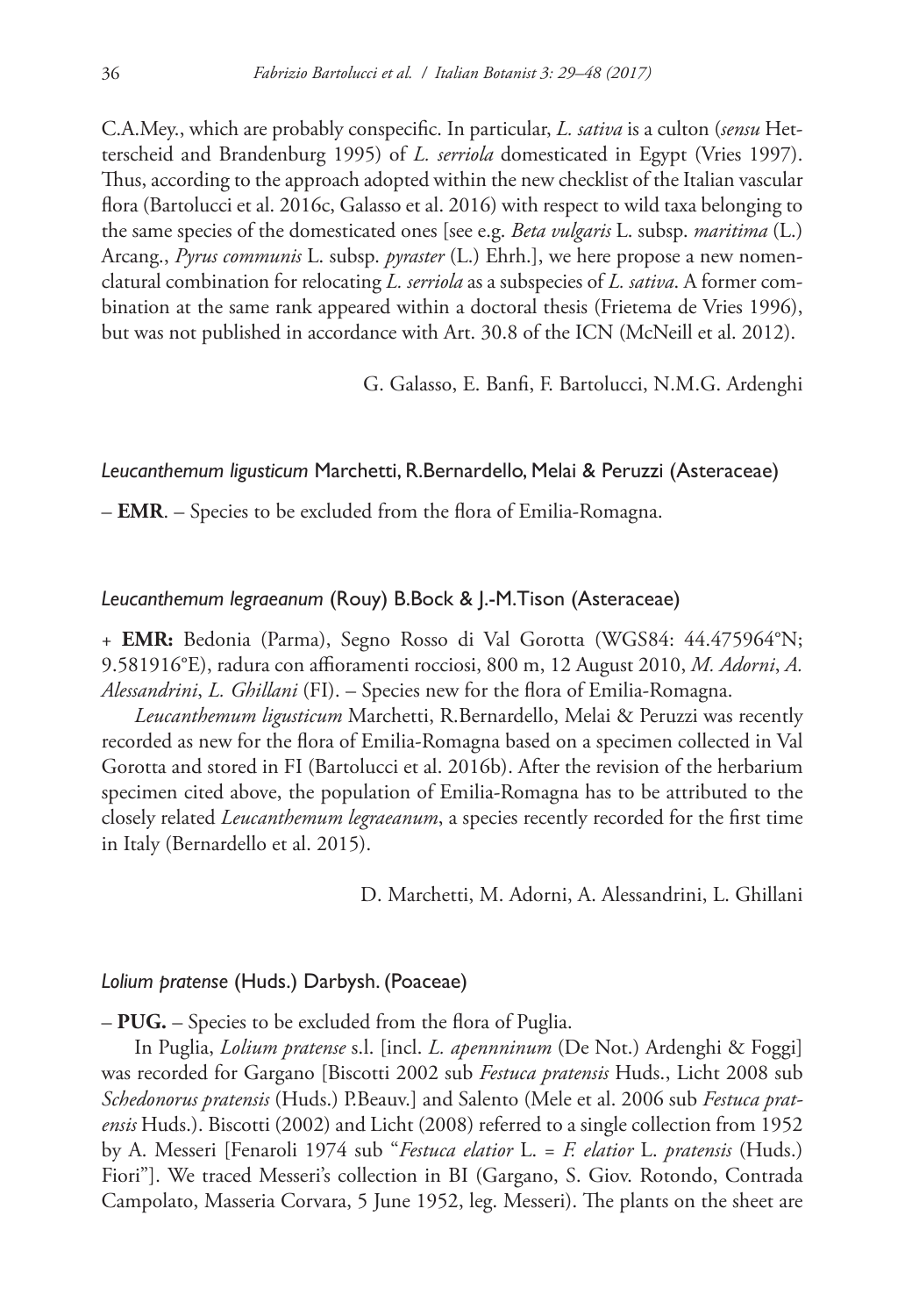actually *Lolium arundinaceum* (Schreb.) Darbysh. In BI, we traced another collection sub "*Festuca pratensis* Hudson" (Campus Universitario di Bari, 11 January 1991, leg. M. Fontanella), also referable to *L. arundinaceum*. In Salento, *L. pratense* was recorded by Mele et al. (2006) in the city of Lecce, but confused it with *L. arundinaceum* (specimen in LEC!). Lastly, a report under *Festuca elatior* L. from the Daunian subapennine (Trotter and Romano 1914), that we could not verify, is probably to be referred to *L. arundinaceum*, too.

R.P. Wagensommer, P. Medagli, L. Forte

#### *Medicago muricoleptis* Tineo (Fabaceae)

+ **CAL:** Crosia (Cosenza), pascolo a sinistra del Trionto (UTM WGS84: 33S 650.4381), 100 m, 15 May 1991*, L. Bernardo* (FI). – Species new for the flora of Calabria.

L. Bernardo, G. Maiorca, L. Peruzzi, N.G. Passalacqua

#### *Phalaris brachystachys* Link (Poaceae)

+ **BAS:** Matera (Matera), Bosco di Lucignano, ca. 185 m SW dalla Cisterna di San Francesco (WGS84: 40.60691°N; 16.70310°E), campo di grano duro, con *Avena sterilis* subsp. *ludoviciana*, *Glebionis segetum*, *Anchusa azurea*, 363 m, 9 June 2016, *N. Ardenghi*, *P. Cauzzi* (FI). – Species confirmed for the flora of Basilicata.

The presence of *Phalaris brachystachys* in Basilicata was regarded as doubtful by Conti et al. (2005); the species was discovered by the authors within a durum wheat field.

N.M.G. Ardenghi, P. Cauzzi, F. Guzzon

#### *Piptatherum holciforme* (M.Bieb.) Roem. & Schult. subsp. *holciforme* (Poaceae)

+ **BAS:** Matera, Gravina di Matera (WGS84: 40.6747°N; 16.6262°E), su rupi calcaree, 400 m, 15 May 2006, *F.S. D'Amico, M. Terzi* (FI, BI) – Subspecies new for the flora of Basilicata.

+ **PUG:** Laterza (Taranto), Gravina di Laterza (WGS84: 40.6165°N; 16.8094°E), rupi calcaree, 320 m, 8 June 2006, *M. Terzi, F.S. D'Amico* (FI); Laterza (Taranto), Gravina di Laterza, ambiente rupicolo - mosaico tra macchia ed incolto, 14 May 2010, *E.V. Perrino* (BI); Laterza (Taranto), Gravina di Laterza, ambiente rupicolo e radure a macchia, 1 June 2010, *F. Mantino, F. Carruggio* (BI) – Subspecies new for the flora of Puglia.

The distribution area of *Piptatherum holciforme* includes the E-Mediterranean Basin, SE Europe, C-Asia, up to the Arabian Peninsula, Ethiopia and Eritrea in Africa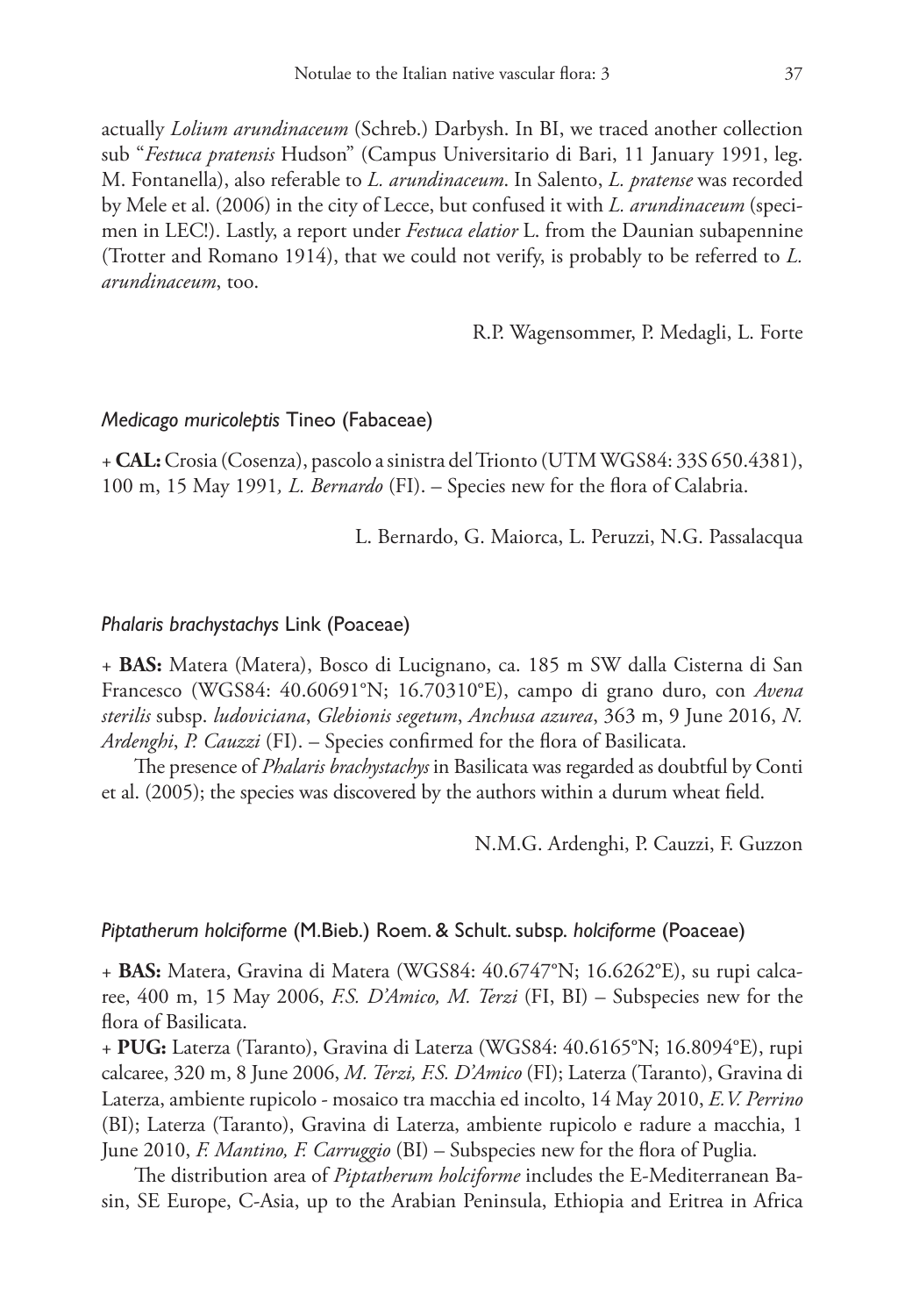(Clayton et al. 2017). According to Clayton et al. (2017), the species includes three subspecies: *P. holciforme* subsp. *abyssinicum* Freitag, restricted to Ethiopia, Eritrea and Arabian Peninsula, *P.holciforme* subsp. *longiglume* (Hausskn.) Freitag and *P. holciforme* subsp. *holciforme.* The last two subspecies occur in Europe (Valdés et al. 2009). In Italy, *P. holciforme* was recorded for Puglia and Basilicata where it was found in karstic canyons near Laterza (Taranto) and Matera (D'Amico and Terzi 2007, Terzi and D'Amico 2009). Based on the taxonomic revisions by Freitag (1975), the main differences between *P. holciforme* subsp. *holciforme* and *P. holciforme* subsp. *longiglume* are represented by the length of the spikelet (7-10 mm vs. 9-14 mm), lemma (5-6 mm vs. 7-8 mm), and awn (5-8 mm vs. 11-14 mm). Similar differences between the two subspecies were recorded in Iran where both subspecies occur (Hamzeh'ee and Assadi 2015). The specimens collected in Puglia and Basilicata have a spikelet of 10-11 mm, a lemma of 5-6 mm, and an awn of nearly 10 mm. According to Freitag (1975), lemma size is the most reliable character to differentiate the two subspecies. Therefore, the Italian populations are here assigned to the nominal subspecies.

M. Terzi, F.S. D'Amico, R.P. Wagensommer

#### *Potamogeton schweinfurthii* A.Benn.

+ **EMR:** Montetiffi (Sogliano al Rubicone, Forlì-Cesena), (WGS84: 43.941194°N; 12.283153°E), laghetto artificiale, 27 October 2016, *G. Faggi* (FI). – Species new for the flora of Emilia-Romagna.

The Italian distribution of this species was described recently by Lastrucci et al. (2010) and subsequently some updates for Marche came from Gubellini et al. (2014). These authors pointed out that this species was often confused with other entities of the genus *Potamogeton*, especially *Potamogeton lucens* L. In the study area, the species grows in an artificial pond showing only submerged leaves, as reported also for other Italian sites by Lastrucci et al. (2010).

The first notice of this discovery appeared in the web-forum Acta Plantarum (<http://www.actaplantarum.org/floraitaliae/viewtopic.php?f=109&t=92374>).

L. Lastrucci, G. Faggi, A. Alessandrini

#### *Rhaponticoides centaurium* (L.) M.V.Agab. & Greuter

= *Rhaponticoides calabrica* Puntillo & Peruzzi,Folia Geobot. 44(2): 192 (2009) **syn. nov.**

*Rhaponticoides calabrica* was described as a new species based on putative differences in chromosome number, capitula floret colour, and width of the scarious margin of the phyllaries as compared with *R. centaurium* (L.) M.V.Agab. & Greuter (Puntillo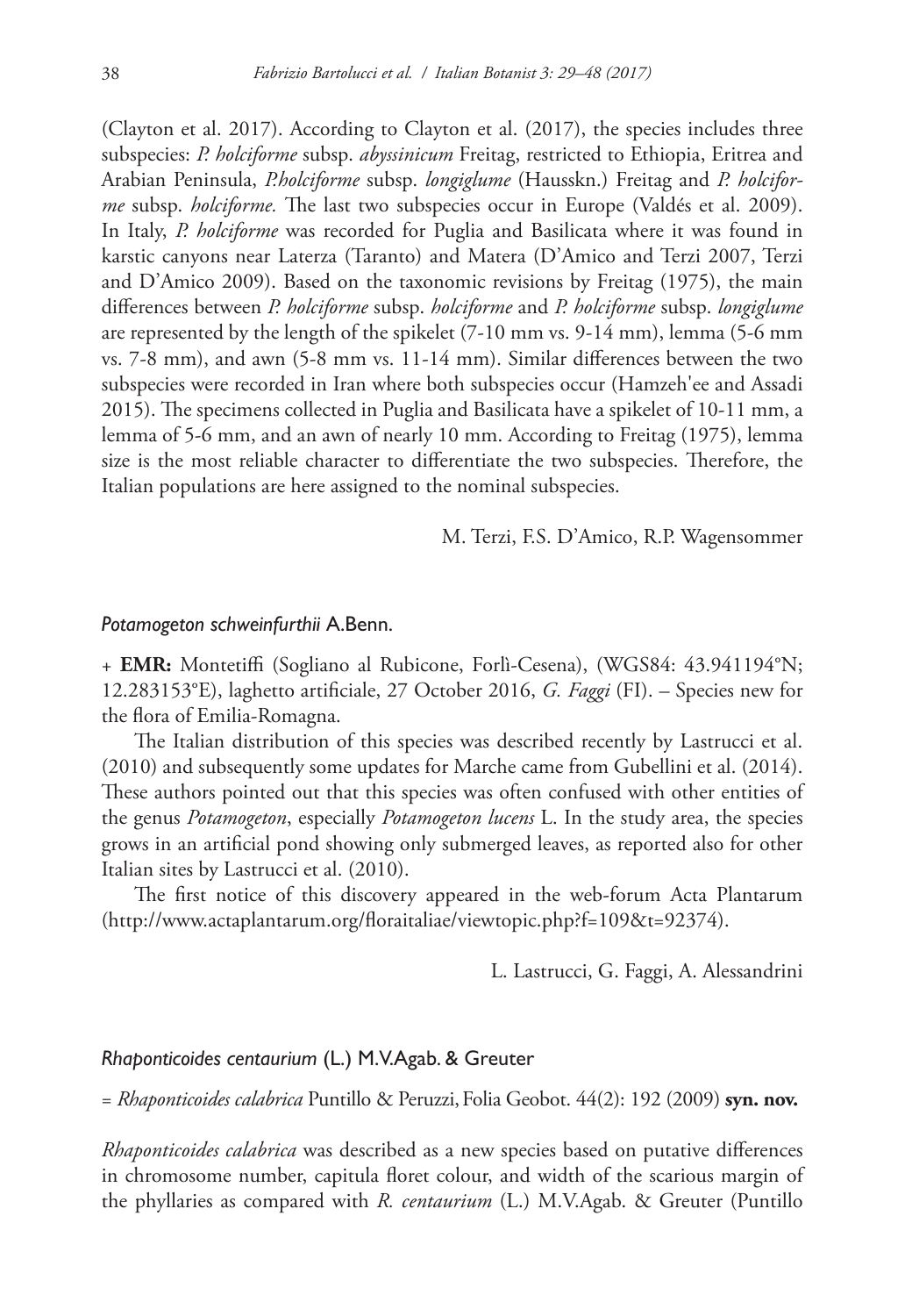& Peruzzi 2009). However, all these differences later turned out to be inconsistent. *R. calabrica* was reported as having 2*n* = 30 (Puntillo & Peruzzi 2009), while *R. centaurium*  $2n = 26$  (Bianco et al. 1990), until Peruzzi & Perrino (2012) proved this count to be wrong, and to correspond to that of *R. calabrica* (2*n* = 30). Florets were described as whitish-rose in *R. calabrica* (Puntillo & Peruzzi 2009) and purple in *R. centaurium* (Dostál 1976, Pignatti 1982), but the standard descriptions of the latter species in the floras proved to be wrong, since *R. centaurium* also has withish-rose florets (Fascetti et al. 2014). Accordingly, the only remaining morphological feature concerns the phyllary scarious margins (putatively wider in *R. calabrica*). However, according to Fascetti et al. (2014), also this feature is controversial, and seemingly rather homogeneous among all localities from Basilicata (where both species should allopatrically occur, according to Puntillo & Peruzzi 2009). All in all, the treatment of *R. calabrica* as a heterotypic synonym of *R. centaurium* better conforms to our current knowledge on the systematics of this biological unit.

L. Peruzzi

#### *Salicornia veneta* Pignatti & Lausi (Amaranthaceae)

+ **MAR:** Porto d'Ascoli (San Benedetto del Tronto), Sentina Natural Regional Reserve (UTM WGS84: 33T 410.4750), in small clearing on clay-loam soil in the most depressed areas in the retrodunal zone with direct seawater access, 29 December 2016, *E. Biondi*, *R. Gasparri*, *S. Casavecchia*, *M.A. Crisanti* (FI, ANC). – Species new for the flora of Marche.

*Salicornia veneta* was recorded for Friuli Venezia Giulia, Veneto, Emilia-Romagna, Puglia and Sardegna (Conti et al. 2005, Biondi and Casavecchia 2010). It a was recently found also in Croatia (Stari Grad, Isola di Rab; Šajna et al. 2013). In the Sentina Natural Regional Reserve, the occurrence of *S. emerici* Duval-Jouve is also indicated (Conti et al. 2007, 2013), regarded by Kadereit et al. (2012) as a synonym of *S. procumbens* Sm. subsp. *procumbens*. The latter authors also consider *S. veneta* as synonym of *S. procumbens*, while Iberite and Iamonico (2016), based on morphological studies, consider *S. veneta* as a distinct unit.

E. Biondi, R. Gasparri, S. Casavecchia, M.A. Crisanti

#### *Salvia officinalis* L. subsp. *gallica* (W.Lippert) Reales, D.Rivera & Obón (Lamiaceae)

+ **ITALIA (TOS):** Santa Liberata sul Monte Argentario (Grosseto), In locis ± incultis subspontanea (UTM WGS84: 32T 677.4700), 12 May 1894, *Sommier* (FI); In promontorio Argentario (Grosseto), ± coltivata (UTM WGS84: 32T 676.4694), 29 March 1902, *Sommier* (FI); Giglio (Livorno), inselvatichita (UTM WGS84: 32T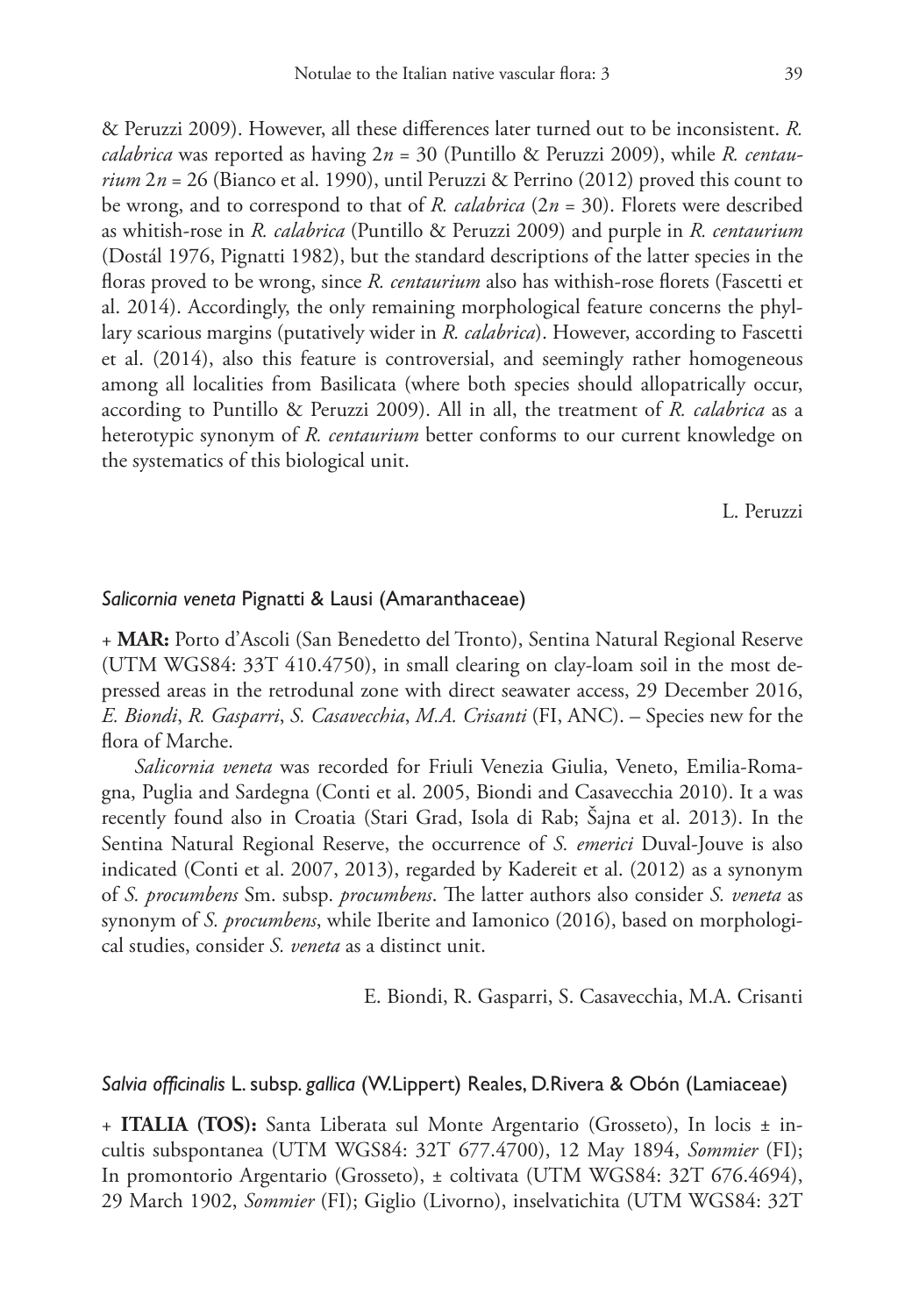656.4688), 7 March 1897, *Sommier* (FI); Elba (Livorno), lungo la strada e i fossi, vicino al bivio Portoferraio-Capoliveri (UTM WGS84: 32T 609.4738), 1 October 1964, *Fabbri*, *Bavazzano*, *Contardo* (FI); Montecristo (Livorno), s.l. (UTM WGS84: 32T 607.4684), 30 December 1897, *Doria*, *Béguinot* (FI). – Subspecies new for the flora of Italy (Toscana).

This subspecies was reported for the island of Montecristo (Tuscan Archipelago) and Argentario (probably based on some of the above mentioned specimens) by Reales et al. (2004) in their taxonomic study on the genus *Salvia* sect. *Salvia*, but not included in the works of Conti et al. (2005, 2007). Formerly it was reported as *S. officinalis* L. for the Tuscan Archipelago and Argentario by several authors (Caruel 1860–1864, Baroni 1897–1908, Sommier 1900, 1902, 1903, Béguinot 1901, Paoli and Romagnoli 1976, Fossi Innamorati 1989, Baldini 1995, 1998, Bertacchi et al. 2005). Sommier (1902) did not include this species in the Montecristo island flora because he did not consider it as truly native. It is not certain whether this taxon is (or was) native in this area or if it is derived from cultivation, i.e., an alien plant that became subspontaneous-casual in wildlands, at least in Elba and Argentario. It is worth noting that this subspecies is (or was) only present in some islands of the Tuscan Archipelago and in Argentario, now a coastal promontory but once an island of the ancient Tuscan Archipelago. Several exsiccata of *Salvia officinalis* are conserved at FI and the species was also reported for other Tuscan sites (Caruel 1860–1864, 1870, Del Prete et al. 1991, Camangi and Tomei 2003, Bertacchi et al. 2005, Garbari and Borzatti Von Loewenstern 2006, Pierini et al. 2009), but always considering it as cultivated or derived from cultivation. The only regional site where it seems to be native is Mt. Cetona, in SE Toscana (Bonari 2014).

N.G. Passalacqua, D. Viciani

#### *Seseli polyphyllum* Ten. (Apiaceae)

≡ *Seseli montanum* L. subsp. *polyphyllum* (Ten.) P.W.Ball

– **LAZ.** – Species to be excluded from the flora of Lazio.

Anzalone et al. (2010) recorded *Seseli polyphyllum* Ten. for Lazio based on a specimen collected on the Ausoni Mountains (M. Arcano [M. S. Biagio], 5 April 1988, leg. et det. E. Lattanzi, rev. B. Anzalone, Herb. Lattanzi). This exsiccatum was recently revised and identified as *Seseli montanum* L. subsp. *montanum* (rev. A. Stinca et M. Ricciardi, 15 February 2014). In Lazio, *S. polyphyllum* was anciently reported only for the Lepini Mountains at "Vetta della Semprevisa" (Béguinot 1897, under the name *S. montanum* L. var. *polyphyllum* Ten.). This record is not attested by any exsiccatum collected by Béguinot. Actually, in GE (S. Peccenini in litt.), GDOR (M. Tavano in litt.)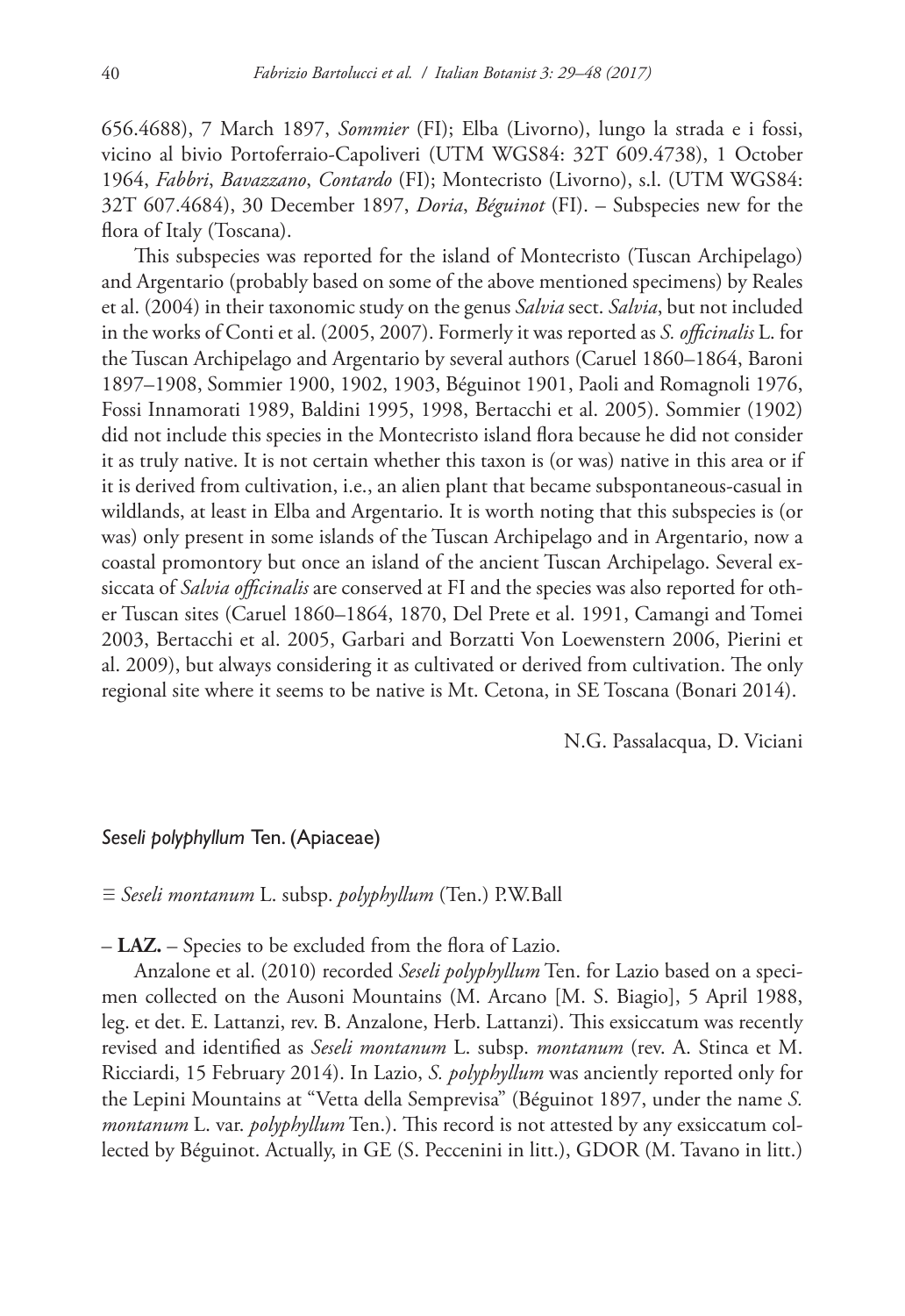and PAD (R. Marcucci in litt.) there is no Béguinot specimen referring to this taxon. Accordingly, this species occurs only in Campania, where it has been recorded for the Sorrento peninsula (Caputo et al. 1994), island of Capri (Ricciardi 1998) and Partenio mountains (Moraldo and La Valva 1989). Therefore, *S. polyphyllum* is to be excluded from Lazio.

A. Stinca, M. Ricciardi, E. Lattanzi

#### *Silene mutabilis* L. (Caryophyllaceae)

+ **CAL:** Calabria, Tarsia (Cosenza), C.da Cona, cavalcavia autostradale ca. 500 m a sud di Conicella (WGS84: 39.61850°N; 16.22998°E), margine strada, 156 m, 28 August 2016, *L. Peruzzi* (PI, FI). – Species new for the flora of Calabria.

*Silene mutabilis* is an annual SW Mediterranean species, previously known as *S. neglecta* Ten. (Pignatti 1982, Peruzzi and Carta 2013, Bacchetta et al. 2014, Peruzzi et al. 2014). It was hiterto known for Italy in Toscana, Lazio, Abruzzo, Campania, Basilicata, and Sicilia (Pignatti 1982, Conti et al. 2005).

L. Peruzzi

#### *Spiraea decumbens* W.D.J.Koch subsp. *tomentosa* (Poech) Dostál (Rosaceae)

+ **TAA:** Val delle Moneghe, comune di Sagron Mis (Trento), a monte del termine della strada forestale (WGS84: 46.181192°N; 11.948722°E), su una singola piccola rupe spiovente alcune decine di esemplari ancora lontani dalla fioritura, 1190 m, 27 May 2016, *A. Bertolli*, *F. Prosser*, *G. Tomasi* (FI, ROV). – Subspecies new for the flora of Trentino-Alto Adige.

*Spiraea decumbens* subsp. *tomentosa* is an Italian endemic, previously known only in Veneto and Friuli Venezia Giulia (Peruzzi et al. 2014). Its local distribution is reported by Poldini (2002) for Friuli Venezia Giulia and by Argenti and Lasen (2001) for Veneto. The map in Argenti and Lasen (2001) shows occurrences not far from the boundary between Veneto and Trentino. When we visited the Mis Valley in the Veneto Prealps, we were impressed by the rich populations of *Spiraea decumbens* subsp. *tomentosa* up to 2-3 km from the boundary of Trentino. For this reason, some days later we looked for this plant on the first cliff belt inside the Trento territory and we found the small population described above. The area was previously well investigated (Festi and Prosser 2000), but targeted research led to this unexpected finding.

A. Bertolli, F. Prosser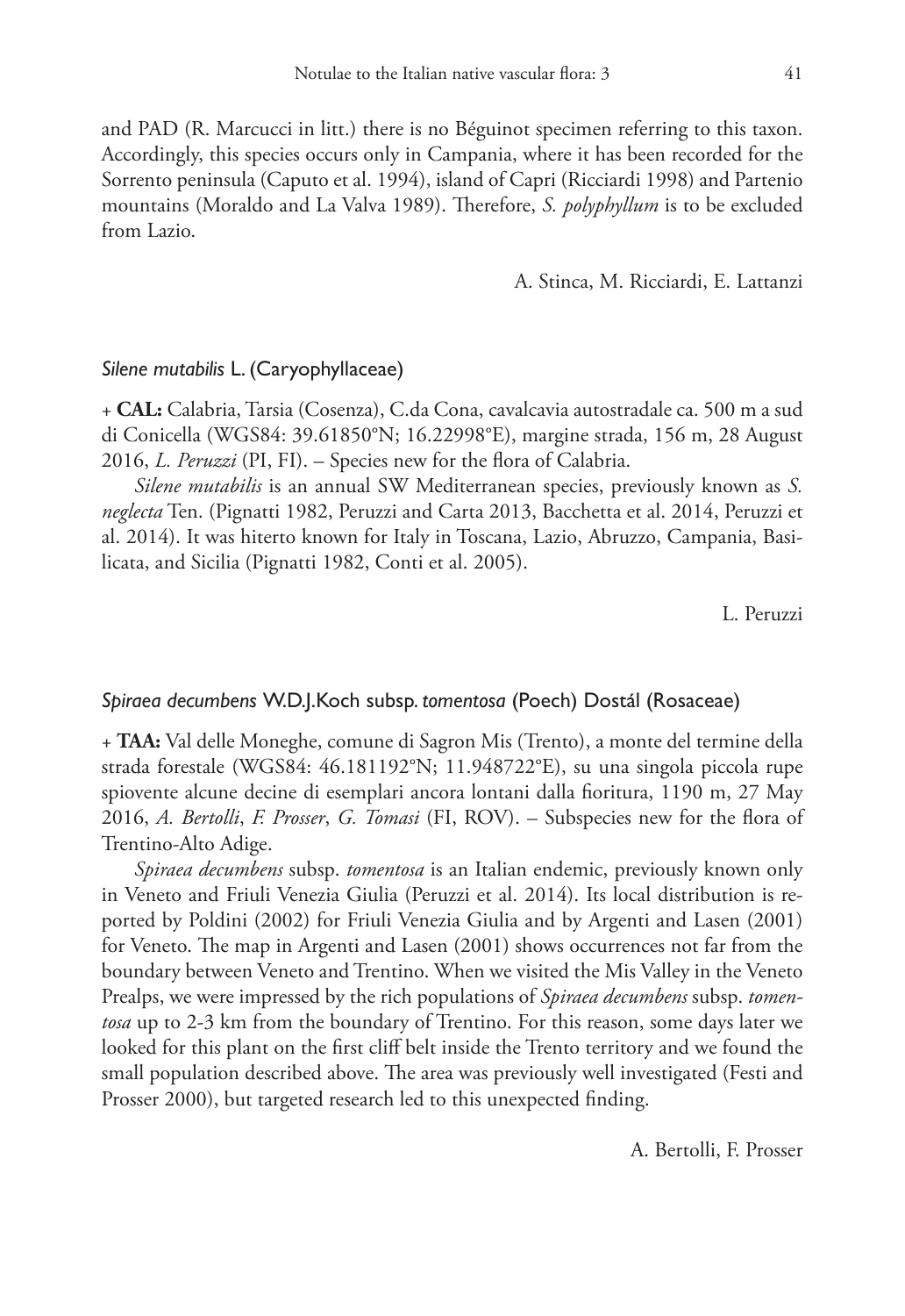## *Torilis nodosa* (L.) Gaertn. subsp. *webbii* (Jury) Kerguélen (Apiaceae)

+ **CAL:** Copanello di Stalettì (Catanzaro), Terrazzo (UTM WGS84: 33S 636.4291), 28 April 1995, *S. Tassone* (FI). – Subspecies new for the flora of Calabria.

N.G. Passalacqua, L. Peruzzi, G. Maiorca, L. Bernardo

#### *Vicia ervoides* (Brign.) Hampe (Fabaceae)

+ **CAL:** S. Donato di Ninea (Cosenza), Piano di Marco, alla base del Monte Mula (UTM WGS84: 33S 585.4395), radure di cerreta, 1050 m, 14 July 1994, *L. Bernardo, N.G. Passalacqua* (FI). – Species new for the flora of Calabria.

L. Bernardo, G. Maiorca, L. Peruzzi, N.G. Passalacqua

#### *Vicia serratifolia* Jacq. (Fabaceae)

+ **ABR:** Cansano (L'Aquila), Piano Cerreto (WGS84: 41.979644°N; 14.059860°E), incolti e prati aridi, 1030 m, 18 May 2016, *F. Bartolucci*, *L. Di Martino*, *V. Di Cecco* (APP No. 57755, FI). – Species new for the flora of Abruzzo.

*Vicia serratifolia* certainly occurs in southern Italy, Lazio, Emilia-Romagna, and Lombardia whereas it was historically recorded in Campania and is doubtful in Toscana (Conti et. al 2005, Giardina et. al. 2007, Marzorati et al. 2013, Wagensommer et al. 2014, Ardenghi and Polani 2016, Bartolucci et al. 2016a). *Vicia serratifolia* is listed in Conti et al. (2005) as *V. narbonensis* L. subsp. *serratifolia* (Jacq.) Ces., but it is is clearly distinct from *V. narbonensis* L. by the number of teeth on leaves, shape of stipules, and number of flowers. Therefore, also according to Schäfer (1973), Bennet and Maxted (1997), and Tison and De Foucault (2014), we prefer to regard it as a distinct species.

F. Bartolucci, L. Di Martino, V. Di Cecco, F. Conti

## **References**

- Alessandrini A (1983) Note per una flora dell'Emilia-Romagna. Secondo contributo. Archivio Botanico Italiano (Forlì) 59: 158–168.
- Alessandrini A, Bonafede F (1996) Atlante della Flora protetta della Regione Emilia-Romagna. Regione Emilia-Romagna, Bologna.
- Alessandrini A, Branchetti G (1997) Flora Reggiana. Cierre Ed, Verona.
- Anzalone B, Iberite M, Lattanzi E (2010) La Flora vascolare del Lazio. Informatore Botanico Italiano 42(1): 187–317.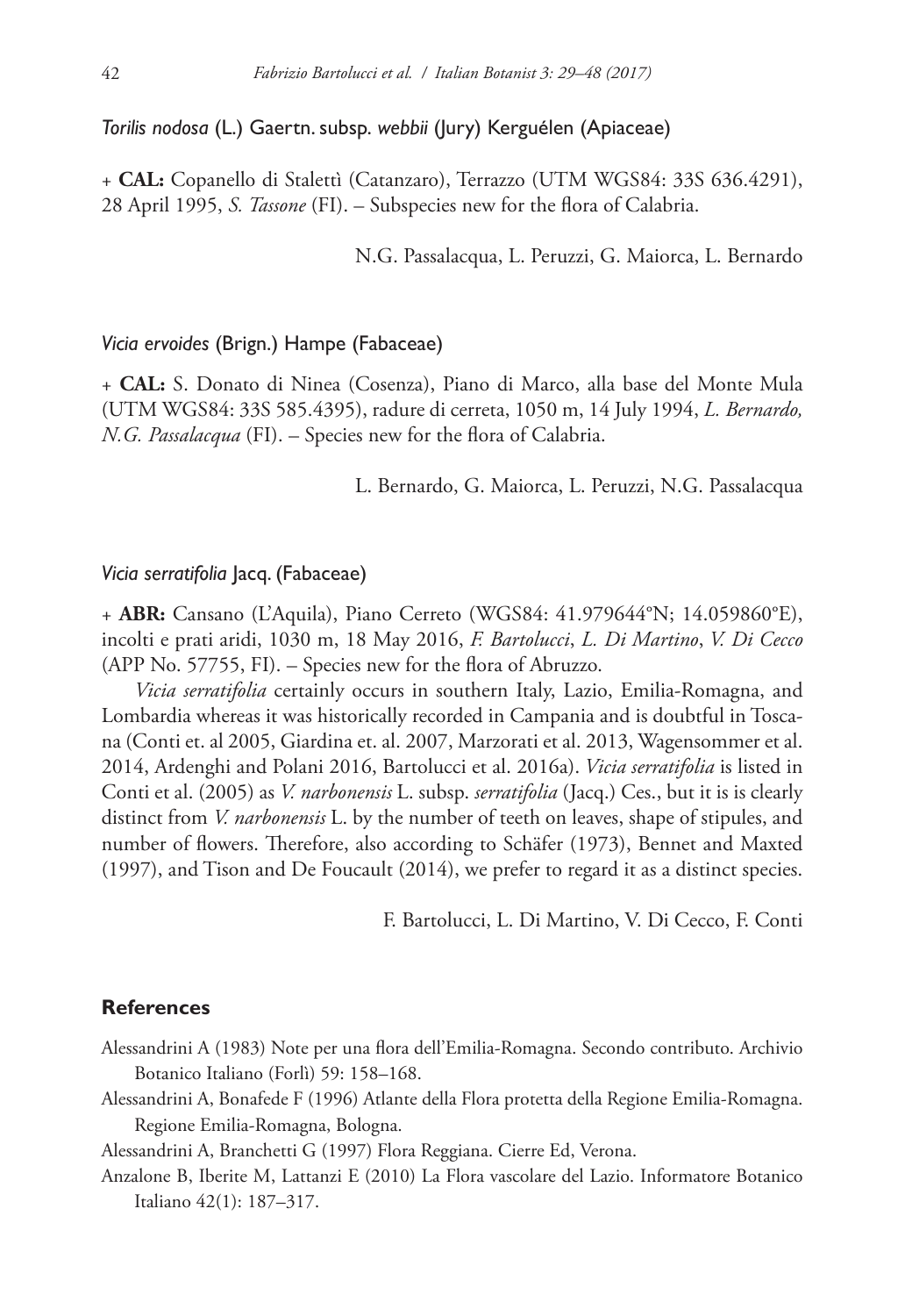- Ardenghi NMG, Mossini S (2013) Notula: 1961. In: Barberis G, Nepi C, Peccenini S, Peruzzi L (Eds) Notulae alla checklist della flora vascolare italiana 15 (1958−1999). Informatore Botanico Italiano 45(1): 93–109.
- Ardenghi NMG, Polani F (2016) La Flora della provincia di Pavia (Lombardia, Italia settentrionale). 1. L'Oltrepò Pavese. Natural History Sciences 3(2): 51−79. [https://doi.org/10.4081/](https://doi.org/10.4081/nhs.2016.269) [nhs.2016.269](https://doi.org/10.4081/nhs.2016.269)
- Argenti C, Lasen C (2001) Parco Nazionale Dolomiti Bellunesi. Studi e Ricerche 3: La Flora. Duck Edizioni, Santa Giustina (BL), 209 pp.
- Bacchetta G, Carta A, Paradis G, Piazza C, Peruzzi L (2014) Further insights into the taxonomy of the *Silene nocturna* species complex (Caryophyllaceae): a systematic survey of the taxa from Sardinia and Corsica. Phytotaxa 175(1): 37–44. [https://doi.org/10.1080/00837792](https://doi.org/10.1080/00837792.1995.10670598) [.1995.10670598](https://doi.org/10.1080/00837792.1995.10670598)
- Baldini RM (1995) Flora vascolare del Monte Argentario (Arcipelago Toscano). Webbia 50(1): 67–191.<https://doi.org/10.1080/00837792.1995.10670598>
- Baldini RM (1998) Flora vascolare dell'Isola del Giglio (Arcipelago Toscano): revisione tassonomica ed aggiornamento. Webbia 52(2): 307–404. [https://doi.org/10.1080/00837792.](https://doi.org/10.1080/00837792.1998.10670645) [1998.10670645](https://doi.org/10.1080/00837792.1998.10670645)
- Baroni E (1897–1908) Supplemento generale al "Prodromo della Flora toscana di T. Caruel". Società Botanica Italiana, Firenze, 638 pp.
- Bartolucci F, Domina G, Adorni M, Alessandrini A, Angiulli F, Ardenghi NMG, Banfi E, Barberis G, Bedini G, Bonari G, Calbi M, Fenaroli F, Galasso G, Gestri G, Ghillani L, Gottschlich G, Iberite M, Latini M, Lazzeri V, Nicolella G, Olivieri N, Perrino EV, Peruzzi L, Pisani G, Roma-Marzio F, Russo G, Scutellà F, Silletti GN, Stinca A, Wagensommer RP, Nepi C (2016a) Notulae to the Italian native vascular flora: 1 Italian Botanist 1: 5–15.
- Bartolucci F, Domina G, Adorni M, Argenti C, Astuti G, Bangoni S, Buldrini F, Campochiaro MB, Carruggio F, Cecchi L, Conti F, Cristaudo A, D'Amico FS, D'Auria G, Di Gristina E, Dunkel F-G, Forte L, Gangale C, Ghillani L, Gottschlich G, Mantino F, Mariotti M, Novaro C, Olivieri N, Palladino G, Pascale M, Pepe A, Perrino EV, Peruzzi L, Picollo S, Puntillo D, Roma-Marzio F, Rosiello A, Russo G, Santini C, Selvi F, Scafidi F, Scoppola A, Stinca A, Villa M, Nepi C (2016b) Notulae to the Italian native vascular flora: 2. Italian Botanist 2: 73–92.<https://doi.org/10.3897/italianbotanist.2.11060>
- Bartolucci F, Peruzzi L, Galasso G, Conti F (2016c) Checklist aggiornata della flora vascolare autoctona d'Italia. Notiziario della Società Botanica Italiana 0: 29−30.
- Béguinot A (1897) Prodromo ad una flora dei bacini Pontino ed Ausonio e dei monti limitrofi (Lepini, Ausoni). Annali del Museo Civico di Storia Naturale di Genova, Serie 2a 18: 189–341.
- Béguinot A (1901) Notizie botaniche su alcune erborazioni invernali attraverso le isole dell'arcipelago toscano. Bollettino della Società Botanica Italiana 1901: 44–56.
- Bennet SJ, Maxted N (1997) An ecogeographic analysis of the *Vicia narbonensis* complex. Genetic Resources and Crop Evolution 44: 411–428. <https://doi.org/10.1023/A:1008688919569>
- Bernardello R, Fiorini G, Marchetti D, Tison JM (2015) *Leucanthemum legraeanum* (Rouy) B. Bock et J.-M. Tison (Asteraceae) in Liguria, novità per la flora italiana. Annali dei Musei Civici-Rovereto. Sezione Archeologia, Storia, Scienze Naturali 30 (2014): 325–329.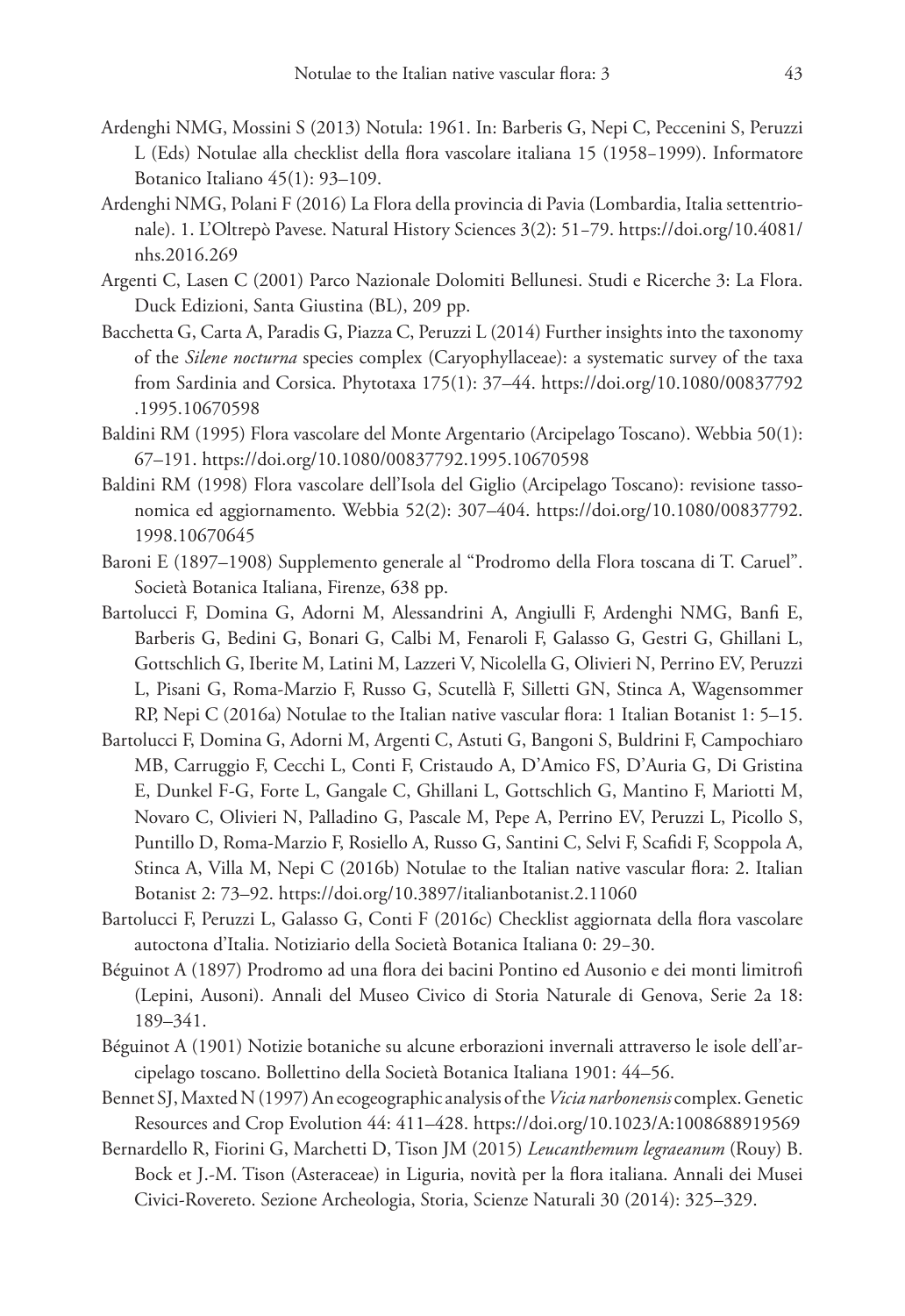- Bertacchi A, Kugler PC, Lombardi T, Mannocci M, Monaldi M, Spinelli P (2005) Prodromo della flora vascolare della provincia di Livorno. Edizioni ETS, Pisa, 401 pp.
- Bertolli A, Prosser F (2014) Segnalazioni Floristiche Tridentine. IX. Annali dei Musei Civici-Rovereto. Sezione Archeologia, Storia, Scienze Naturali 29(2013): 131–174.
- Bianco P, D'Emerico S, Medagli P (1990) Numeri Cromosomici per la Flora Italiana: 1239- 1243. Informatore Botanico Italiano 22: 237–239.
- Biondi E, Casavecchia S, (2010) The halophilous retro-dune grasslands of the italian adriatic coastline. Braun-Blanquetia 46: 111–127.
- Biscotti N (2002) Botanica del Gargano, vol. 1+2. Gerni Ed., San Severo, 467 pp.
- Bonari G (2014) 315. *Salvia officinalis* L. (Lamiaceae). In: Peruzzi L, Viciani D, Bedini G (Eds) Contributi per una flora vascolare di Toscana. V. Atti Società Toscana di Scienze Naturali, Serie B, 120 (2013): 42.
- Buono V, Manni QG (2013) Noterella: 0113. Acta Plantarum Notes 2: 142.
- Camangi F, Tomei PE (2003) Tradizioni etno-farmacobotaniche nella provincia di Livorno: il territorio della "Valle Benedetta". Informatore Botanico Italiano 35(1): 41–54.
- Caputo G, La Valva V, Nazzaro R, Ricciardi M (1994) La flora della Penisola Sorrentina (Campania). Delpinoa, nuova serie 31–32 (1989-1990): 3–97.
- Carta A, Peruzzi L (2011) *Crocus etruscus*. The IUCN Red List of Threatened Species 2011: e.T161939A5516365. [http://dx.doi.org/10.2305/IUCN.UK.2011-1.RLTS.T161939A5-](http://dx.doi.org/10.2305/IUCN.UK.2011-1.RLTS.T161939A5%C2%AD51%C2%AD63%C2%AD65.en) [516365.en](http://dx.doi.org/10.2305/IUCN.UK.2011-1.RLTS.T161939A5%C2%AD51%C2%AD63%C2%AD65.en) [accessed 20.01.2017]
- Carta A, Pierini B, Alessandrini A, Frignani F, Peruzzi L (2010) Contributo alla conoscenza della flora vascolare endemica di Toscana ed aree contermini. 1. *Crocus etruscus* Parl. (Iridaceae). Informatore Botanico Italiano 42(1): 47–52.
- Caruel T (1860-1864) Prodromo della Flora Toscana.1–4. Ed. Le Monnier, Firenze.
- Clayton WD, Govaerts R, Harman KT, Williamson H, Vorontsova M (2017) *World Checklist of* Poaceae. Facilitated by the Royal Botanic Gardens, Kew. <http://apps.kew.org/wcsp/> [accessed 13.01.2017]
- Conti F, Abbate G, Alessandrini A, Blasi C (Eds) (2005) An annotated checklist of the Italian vascular flora. Palombi Editori, Roma.
- Conti F, Alessandrini A, Bacchetta G, Banfi E, Barberis G, Bartolucci F, Bernardo L, Bonacquisti S, Bouvet D, Bovio M, Brusa G, Del Guacchio E, Foggi B, Frattini S, Galasso G, Gallo L, Gangale C, Gottschlich G, Grünanger P, Gubellini L, Iiriti G, Lucarini D, Marchetti D, Moraldo B, Peruzzi L, Poldini L, Prosser F, Raffaelli M, Santangelo A, Scassellati E, Scortegagna S, Selvi F, Soldano A, Tinti D, Ubaldi D, Uzunov D, Vidali M (2007) Integrazioni alla checklist della flora vascolare italiana. Natura Vicentina 10(2006): 5–74.
- Conti F, Bracchetti L, Gubellini L (2007) Flora vascolare della Riserva Naturale Regionale Sentina (Marche). Delpinoa 49: 89–110.
- Conti F, Bracchetti L, Gubellini L (2013) Flora della Riserva Naturale Regionale Sentina, Atlante fotografico delle piante vascolari. Tip. Fastedit, Acquaviva Picena, Ascoli Piceno.
- D'Amico FS, Terzi M (2007) Notula: 1276. In: Conti F, Nepi C, Scoppola A (Eds) Notulae alla checklist della flora vascolare italiana: 3 (1267–1310). Informatore Botanico Italiano 39(1): 240.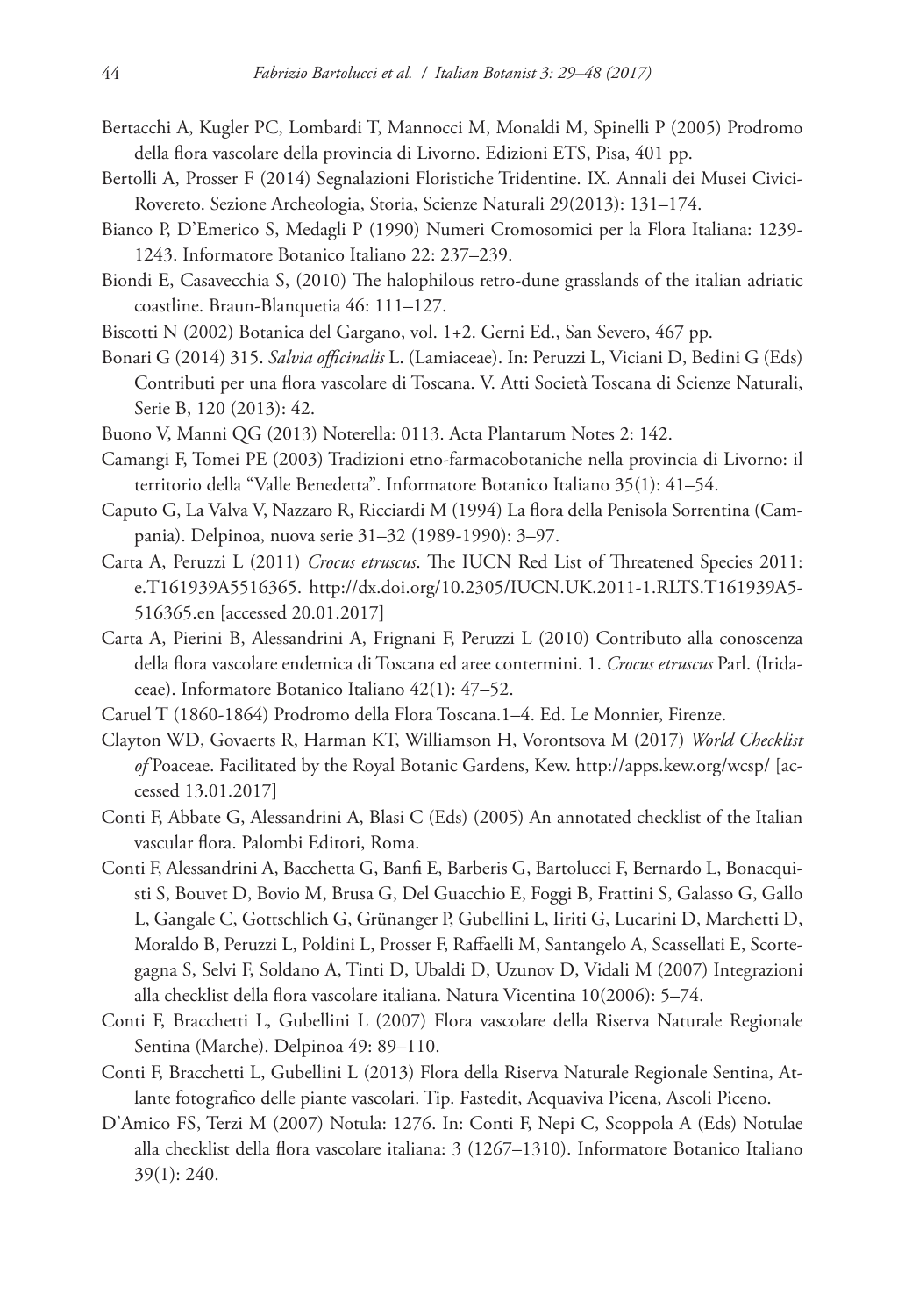- Del Prete C, Balderi F, Garbari F (1990) Geobotanical research on Mount Pisano (Tuscany, Italy), VIII. A preliminary checklist of the vascular flora. Atti Società Toscana di Scienze Naturali, Memorie, Serie B 97: 121–192.
- Dibona D (2012) La flora rupestre delle Dolomiti ladine. Cierre Edizioni, Caselle di Sommacampagna (VR), 446 pp.
- Dostál J (1976) *Centaurea* L. In: Tutin TG, Burges NA, Chater AO, Edmondson JR, Heywood VH, Moore DM, Valentine DH, Walters SM, Webb DA (Eds) Flora Europaea, vol. 4. Cambridge University Press, Cambridge, 254–301.
- Fascetti S, Potenza G, Rosati L (2014) *Rhaponticoides calabrica* (Compositae) è specie da escludere dalla flora lucana? In: Peruzzi L, Domina (Eds) Floristica, Sistematica ed Evoluzione. Società Botanica Italiana, Firenze, 45–46.
- Fenaroli L (1974) Florae Garganicae Prodromus. Pars quarta. Webbia 29(1): 123–301. [https://](https://doi.org/10.1080/00837792.1974.10670021) [doi.org/10.1080/00837792.1974.10670021](https://doi.org/10.1080/00837792.1974.10670021)
- Festi F, Prosser F (2000) La Flora del Parco Naturale Paneveggio-Pale di S. Martino. Atlante corologico e repertorio delle segnalazioni. Supplemento Annali dei Musei Civici-Rovereto. Sezione Archeologia, Storia, Scienze Naturali 13 (1997), 438 pp.
- Freitag, H. 1975: The genus *Piptatherum* (Gramineae) in Southwest Asia. Notes from the Royal Botanic Garden, Edinburgh 33: 31–408.
- Frietema de Vires FT (1996) Cultivated plants and the wild flora: effect analysis by dispersal codes. Doctoral thesis, Rijksherbarium/Hortus Botanicus, Leiden.
- Galasso G, Bartolucci F, Peruzzi L, Ardenghi NMG, Banfi E, Celesti-Grapow L, Conti F (2016) Checklist aggiornata della flora vascolare alloctona d'Italia. Notiziario della Società Botanica Italiana 0: 49−50.
- Garbari F, Borzatti Von Loewenstern A (2006) Flora Pisana: elenco annotato delle piante vascolari della Provincia di Pisa Atti Società Toscana di Scienze Naturali, Memorie, Serie B, 112 (2005): 1–125.
- Giardina G, Raimondo FM, Spadaro V (2007) A catalogue of plants growing in Sicily. Bocconea 20: 5–582.
- Greuter W (2008) Med-Checklist. A critical inventory of vascular plants of the circum-mediterranean countries, 2. Dicotyledones (Compositae). Palermo, Genève & Berlin, 798 pp.
- Gubellini L, Hofmann N, Pinzi M (2014) Contributo alla conoscenza della flora vascolare delle Marche e di alcune regioni limitrofe. Informatore Botanico Italiano 46(1): 17–26.
- Hamzeh'ee B, Assadi M (2015) Taxonomical notes on the genus *Piptatherum* P. Beauv. (Poaceae) in Iran. Iranian Journal of Botany 21(1): 1–9.
- Harpke D, Carta A, Tomović G, Ranđelović V, Ranđelović N, Blattner FR, Peruzzi L (2015) Phylogeny, karyotype evolution and taxonomy of *Crocus* ser. *Verni* (Iridaceae). Plant Systematics and Evolution 301(1): 309–325.<https://doi.org/10.1007/s00606-014-1074-0>
- Hetterscheid WLA, Brandenburg WA (1995) Culton versus taxon: conceptual issues in cultivated plant systematics. Taxon 44(2): 161−175. <https://doi.org/10.2307/1222439>
- Hroudová Z, Zákravský P, Ducháček M, Marhold K (2007) Taxonomy, distribution and ecology of *Bolboschoenus* in Europe. Annales Botanici Fennici 44: 81–102.
- Iberite M, Iamonico D (2016) Sull'identità di *Salicornia veneta* (Amaranthaceae) In: Domina G, Peruzzi L (Eds) Minilavori della Riunione scientifica del Gruppo per la Floristica,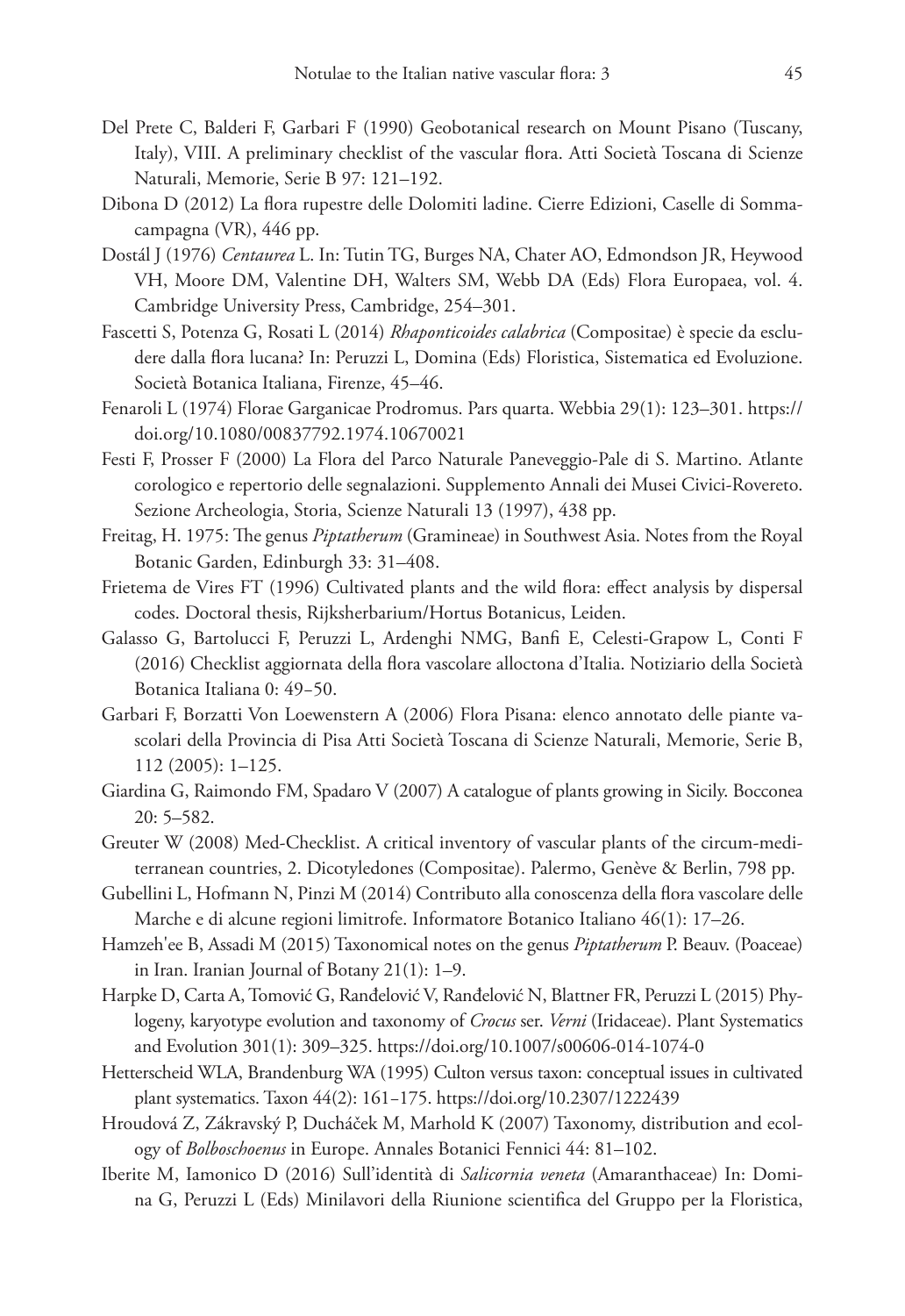Sistematica ed Evoluzione. 21-22 ottobre 2016, Roma. Notiziario della Società Botanica Italiana 0: 27−28.

- Jafari F, Kazempour Osaloo S, Mozffarian V (2015) Molecular phylogeny of the tribe Astereae (Asteraceae) in SW Asia based on nrDNA ITS and cpDNA psbA-trnH sequences. Willdenowia 45(1): 77−92. <https://doi.org/10.3372/wi.45.45108>
- Kadereit G, Piirainen M,Lambinon J, Vanderpoorten A (2012) Cryptic taxa should have names: Reflections in the glasswort genus *Salicornia* (Amaranthaceae). Taxon 61(6): 1227–239.
- Karanović D, Luković J, Zorić L, Anačkov G, Boža P (2015) Taxonomic status of *Aster*, *Galatella* and *Tripolium* (Asteraceae) in view of anatomical and micro-morphological evidence. Nordic Journal of Botany 33(4): 484−497. <https://doi.org/10.1111/njb.00659>
- Koopman WJM, Zevenbergen MJ, Van den Berg RG (2001) Species relationships in *Lactuca* s.l. (Lactuceae, Asteraceae) inferred from AFLP fingerprints. American Journal of Botany 88(10): 1881−1887. <https://doi.org/10.2307/3558364>
- Lastrucci L, Frignani F, Kaplan Z (2010) *Potamogeton schweinfurthii* and similar broad-leaved species in Italy. Webbia 65(1): 147–160. <https://doi.org/10.1080/00837792.2010.10670870>
- Li W-P, Yang F-S, Jivkova T, Yin G-S (2012) Phylogenetic relationships and generic delimitation of Eurasian *Aster* (Asteraceae: Astereae) inferred from ITS, ETS and *trn*L-F sequence data. Annals of Botany 109(7): 1341−1357.<https://doi.org/10.1093/aob/mcs054>
- Licht W (2008) Bestimmungsschlüssel zur Flora des Gargano (Süd-Italien). Shaker Verlag, Aachen, 384 pp.
- Marchetti D (2004) Le Pteridofite d'Italia. Annali dei Musei Civici-Rovereto. Sezione Archeologia, Storia, Scienze Naturali 19 (2003): 71–231.
- Marzorati A, Medri M, Alessandrini A (2013) Noterella: 0004. Acta Plantarum Notes 1: 57.

Mathew B (1982) The *Crocus*. B.T. Batsford Ltd., London.

- Mazzoni D, Pezza M, Zatta A (2001) Flora e Vegetazione del Parco dello Stirone. Collana "Stirone Natura, 2. Salsomaggiore Terme.
- McNeill J, Barrie FR, Buck WR, Demoulin V, Greuter W, Hawksworth DL, Herendeen PS, Knapp S, Marhold K, Prado J, Prud'homme Van Reine WF, Smith GF, Wiersema JH, Turland NJ (Eds) (2012) International Code of Nomenclature for algae, fungi, and plants (Melbourne Code) adopted by the Eighteenth International Botanical Congress Melbourne, Australia, July 2011. Regnum Vegetabile 154: 1−208.
- Mele C, Medagli P, Accogli R, Beccarisi L, Albano A, Marchiori S (2006) Flora of Salento (Apulia, southeastern Italy): an annotated checklist. Flora Mediterranea 16: 193–245.
- Moraldo B, La Valva (1989) La flora dei Monti del Partenio (Campania, Comunità Montana del Vallo di Lauro e del Baianese). Atti del Circolo culturale B. G. Duns Scoto di Roccarainola 14–15: 75–217.
- Olivieri N (2015a) Notula: 2100. In: Bartolucci F, Nepi C, Domina G, Peruzzi L (Eds) Notulae alla checklist della flora vascolare italiana: 19(2100–2129) Informatore Botanico Italiano 47(1): 65.
- Olivieri N (2015b) Notula: 2155. In: Bartolucci F, Nepi C, Domina G, Peruzzi L (Eds) Notulae alla checklist della flora vascolare italiana: 20 (2130–2158). Informatore Botanico Italiano 47(2): 229.
- Parlatore F (1858) Flora Italiana, Vol. 3. Le Monnier, Firenze.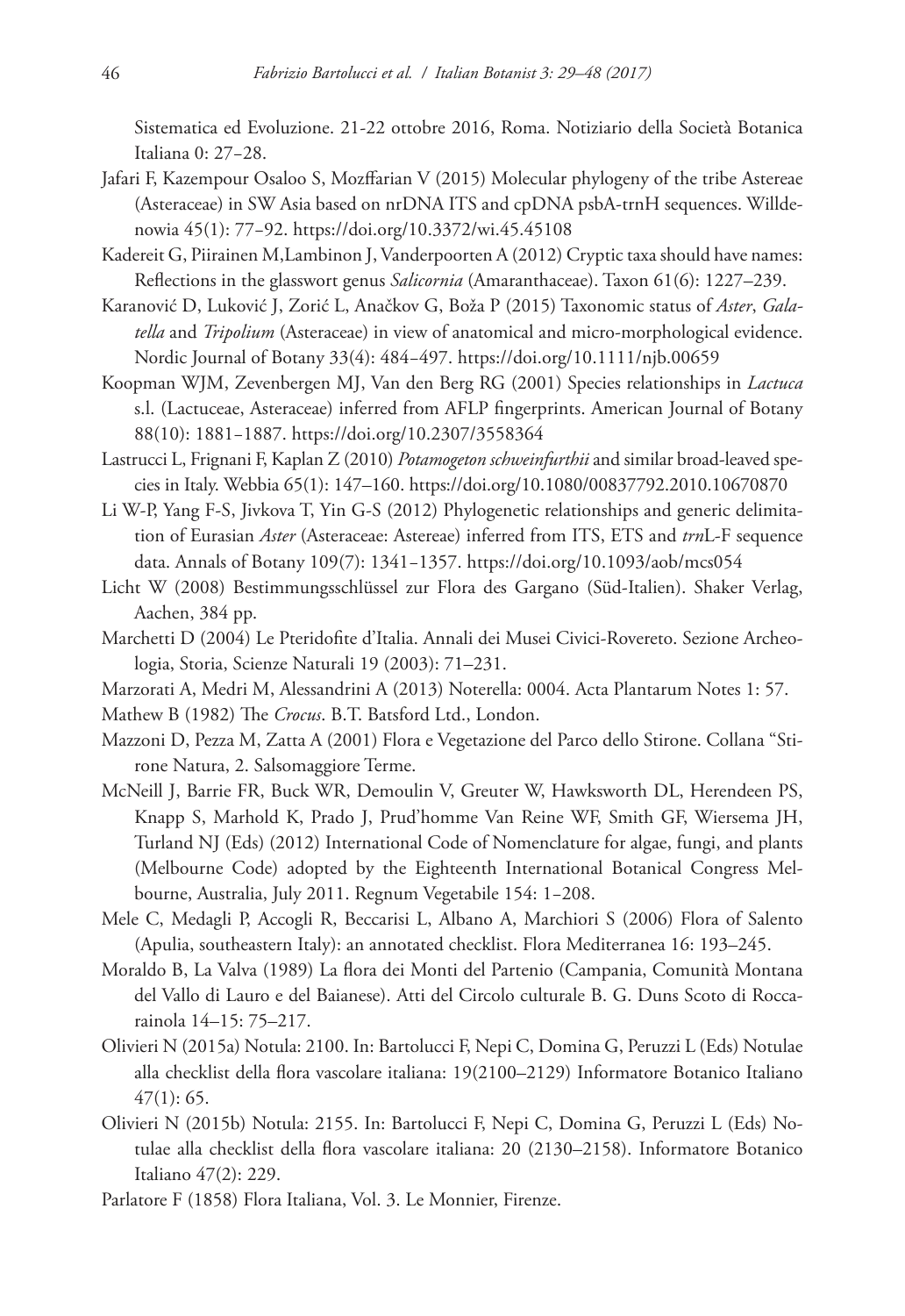- Peruzzi L, Carta A (2013) A taxonomic revision of *Silene nocturna* species complex (Caryophyllaceae) in Italy. Phytotaxa 88(3): 38–48.
- Peruzzi L, Conti F, Bartolucci F (2014) An inventory of vascular plants endemic to Italy. Phytotaxa 168(1): 1–75. <http://dx.doi.org/10.11646/phytotaxa.168.1.1>
- Peruzzi L, Jarvis CE, Carta A (2014) On the application of the Linnaean names *Cucubalus reflexus*, *Silene nocturna* and *Silene mutabilis* (Caryophyllaceae). Taxon 63(3): 651–652. <https://doi.org/10.12705/633.6>
- Peruzzi L, Perrino EV (2012) Numeri Cromosomici per la Flora Italiana: 1483-1484. Informatore Botanico Italiano 44(1): 172–173.
- Peruzzi L, Viciani D, Agostini N, Angiolini C, Ardenghi NMG, Astuti G, Bardaro MR, Bertacchi A, Bonari G, Chitrý M, Ciampolini F, D'Antraccoli M, Domina G, Ferretti G, Foggi B, Guiggi A, Iamonico D, Laghi P, Lastrucci L, Lazzaro L, Lazzeri V, Liguori P, Mannocci M, Novák P, Nucci A, Pierini B, Roma-Marzio F, Romiti B, Sani A, Zoccola A, Zukal D, Bedini G (2017) Contributi per una flora vascolare di toscana. VIII (440–506). Atti della Società Toscana di Scienze Naturali, Memorie, serie B, 123 (2016): 71–82.
- Pierini B, Garbari F, Peruzzi L (2009) Flora vascolare del Monte Pisano (Toscana nord-occidentale). Informatore Botanico Italiano 41(2): 147–213.
- Pignatti S (1982) Flora d'Italia, Vols. 1–3. Edagricole, Bologna.
- Poldini L (2002) Nuovo Atlante corologico delle piante vascolari nel Friuli-Venezia Giulia. Regione Autonoma Friuli Venezia Giulia, Udine, 529 pp.
- Prosser F. (2000) Segnalazioni floristiche tridentine. VII. Annali dei Musei Civici-Rovereto. Sezione Archeologia, Storia, Scienze Naturali 15 (1999): 107–141.
- Puntillo D, Peruzzi L (2009) A new species of *Rhaponticoides* Vaill. (Asteraceae) from southern Italy. Folia Geobotanica 44: 191–197. <https://doi.org/10.1007/s12224-009-9037-x>
- Reales A, Rivera D, Palazón Ja, Obón C (2004) Numerical taxonomy study of *Salvia* sect. *Salvia* (Labiatae). Botanical Journal of the Linnean Society 145: 353–371. [https://doi.](https://doi.org/10.1111/j.1095-8339.2004.00295.x) [org/10.1111/j.1095-8339.2004.00295.x](https://doi.org/10.1111/j.1095-8339.2004.00295.x)
- Ricciardi M (1998) Flora di Capri (Golfo di Napoli). Annali di Botanica 54 (1996): 7–169.

Šajna N, Regvar M, Kaligarič S, Škvorc Ž, Kaligarič M (2013) Germination characteristics of *Salicornia patula* Duval-Jouve, *S. emerici* Duval Jouve and *S. veneta* Pign. et Lausi and their occurrence in Croatia. Acta Botanica Croatica 72: 347–358. [https://doi.org/10.2478/bot](https://doi.org/10.2478/botcro-2013-0011)[cro-2013-0011](https://doi.org/10.2478/botcro-2013-0011)

- Schäfer HI (1973) Zur Taxonomie der *Vicia narbonensis* Gruppe. Kulturpflanze 21: 211–273. <https://doi.org/10.1007/BF02103161>
- Sommier S (1900) L'Isola del Giglio e la sua Flora. Clausen, Torino.
- Sommier S (1902) La flora dell'arcipelago toscano. Nuovo Giornale Botanico Italiano, Nuova serie 9(2): 319–354.
- Sommier S (1903) La flora dell'arcipelago toscano. Nota II. Dal "Herbarium Camillae Doriae". Nuovo Giornale Botanico Italiano, Nuova serie 10(2): 133–200.
- Terzi M, D'Amico FS (2009) Notula: 1535. In: Nepi C, Peccenini S, Peruzzi L (Eds) Notulae alla checklist della flora vascolare italiana: 7 (1530–1567). Informatore Botanico Italiano 41(1): 129.
- Tison J-M, De Foucault B (2014) Flora Gallica Flore de France. Biotopes, Mèze, 1216 pp.